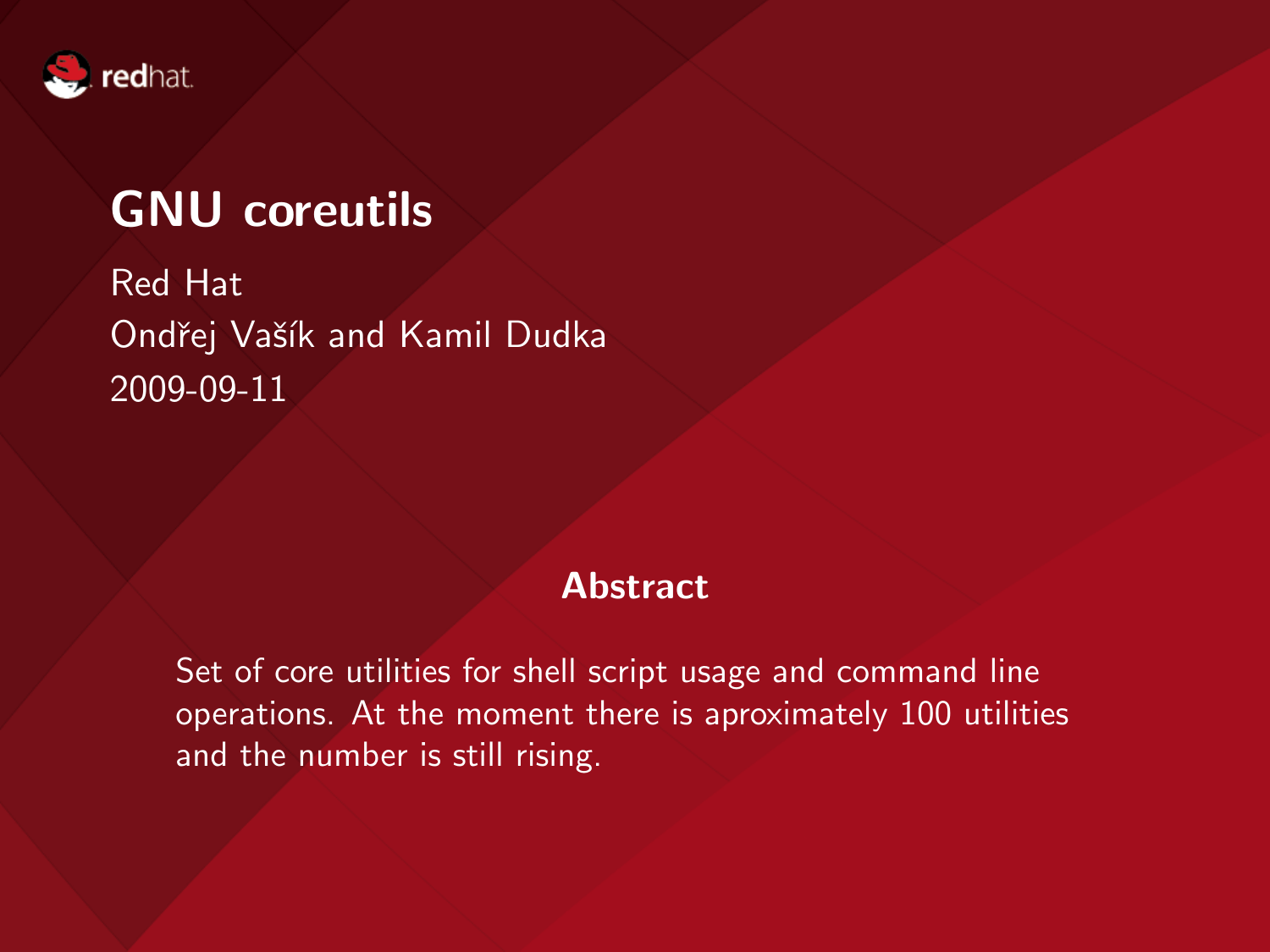

## History of GNU coreutils

Project started in September 2002 by merging of Fileutils, Shellutils and Textutils projects.

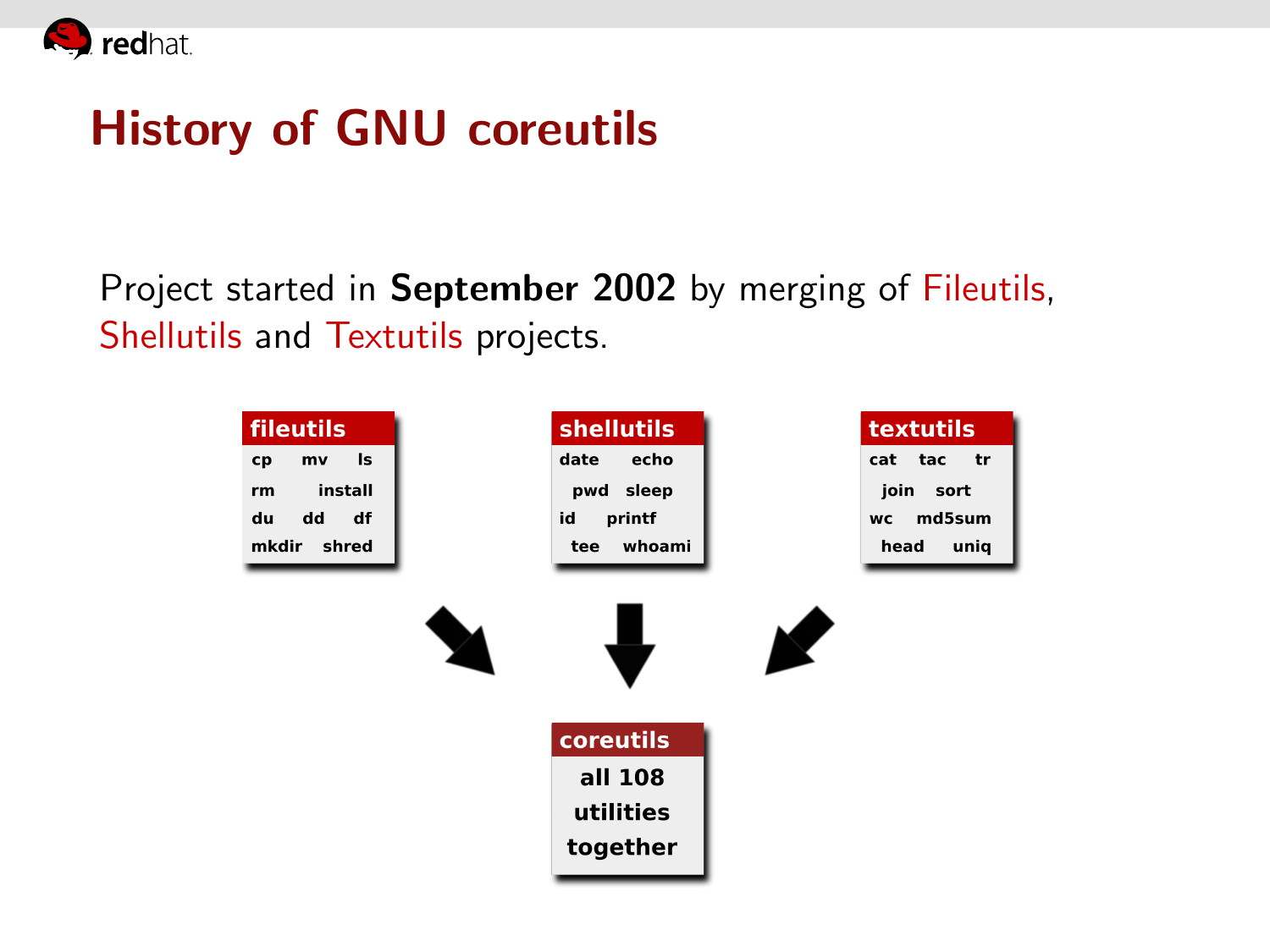

## GNU coreutils and gnulib

GNU coreutils tarball consists from two separate projects:

### 1 GNU coreutils

- higher level source code of common utilities
- <http://www.gnu.org/software/coreutils>

### 2 gnulib

- GNU portability library
- used by other GNU projects as well (e.g. findutils)
- <http://www.gnu.org/software/gnulib>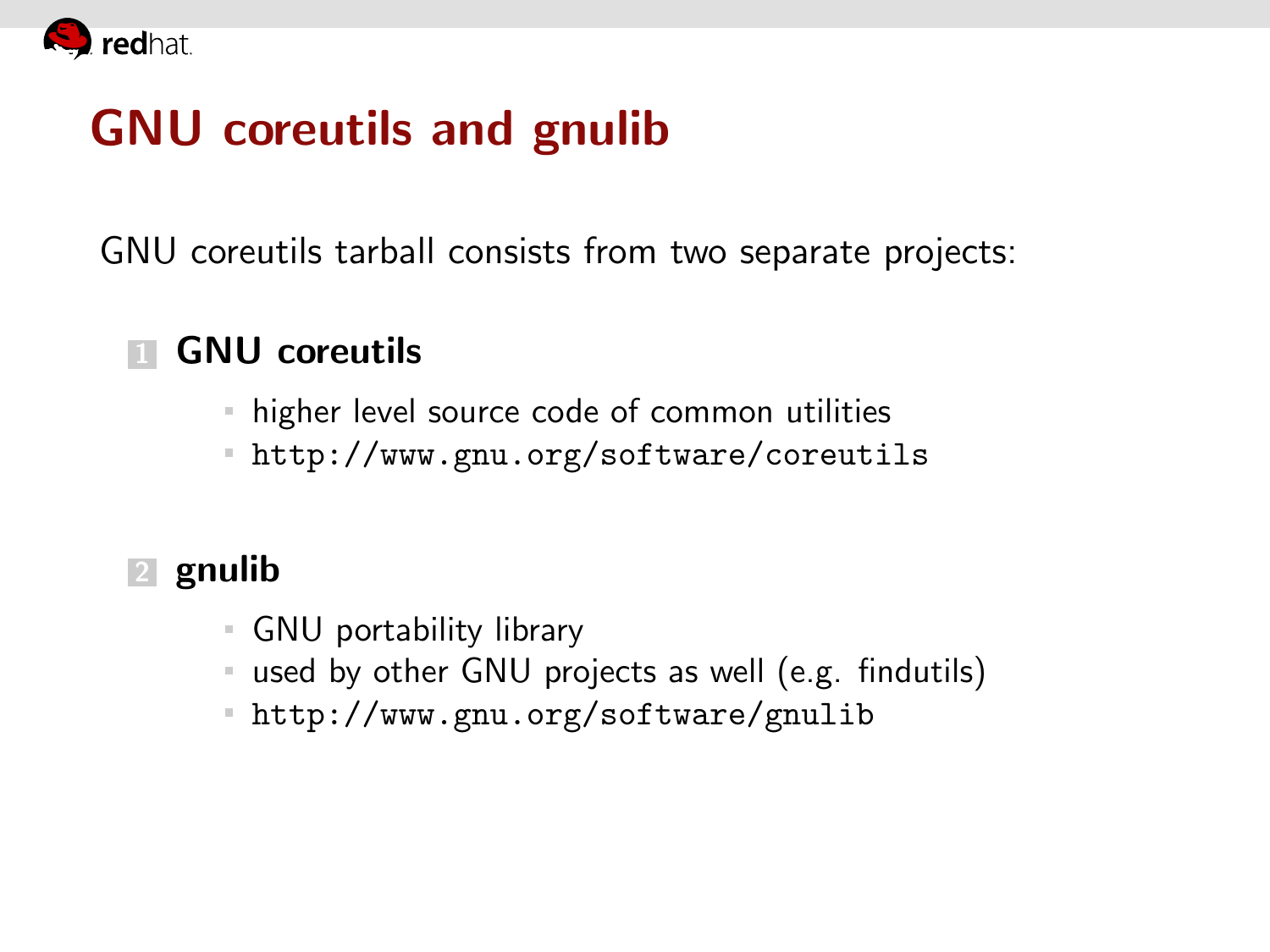

# Section<sub>1</sub> Development of GNU coreutils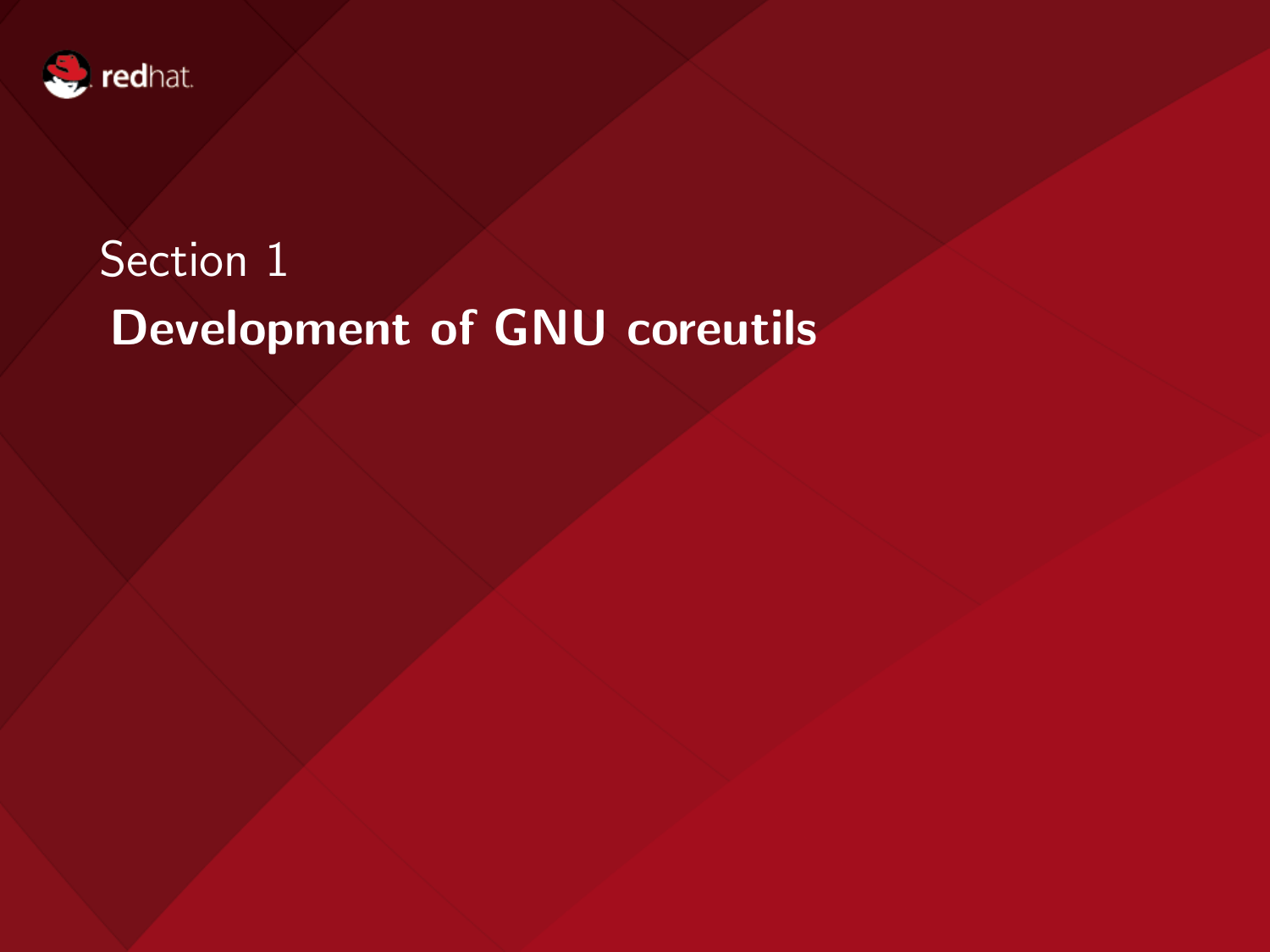

## Basic characteristics of the coreutils project

### Conservative

- some things kept because of historical reasons
- hard to justify new options in common utilities

### Strict

- solution has to be as portable as possible
- otherwise very likely rejected

### Progressive

- 1st project to require automake 1.11 for build of stable release
- 1st project to distribute tarballs in lzma format (and now in xz) instead of bzip2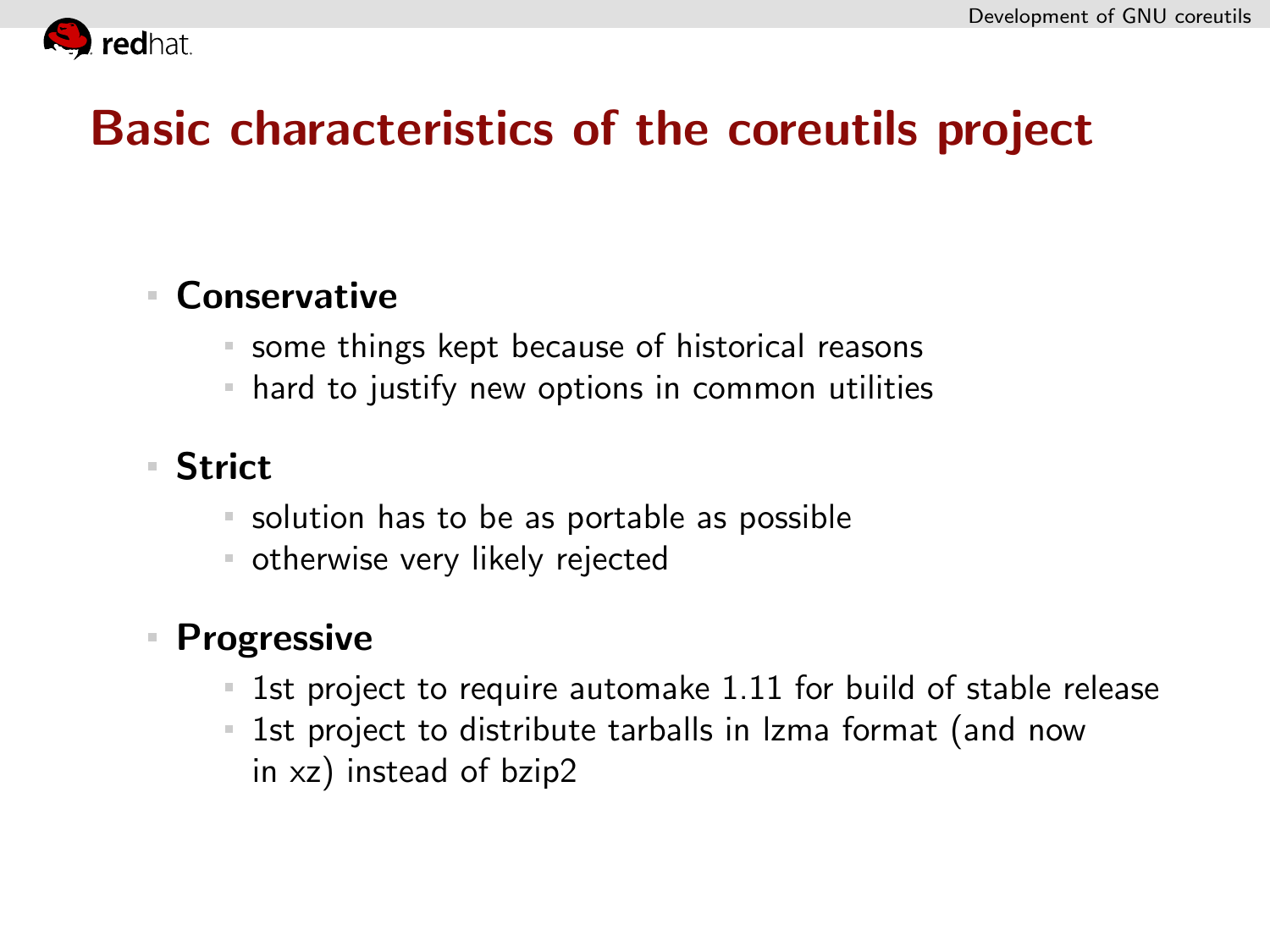

## Development of GNU coreutils

### Maintainers

- Jim Meyering, Paul Eggert, Pádraig Brady, Eric Blake, ...
- $\blacksquare$  relatively small amount of contributors (so far only 65)
- only 7 contributors with more than 20 commits

#### Finished?

 $\blacksquare$  **No!** Approx. 30 commits per month...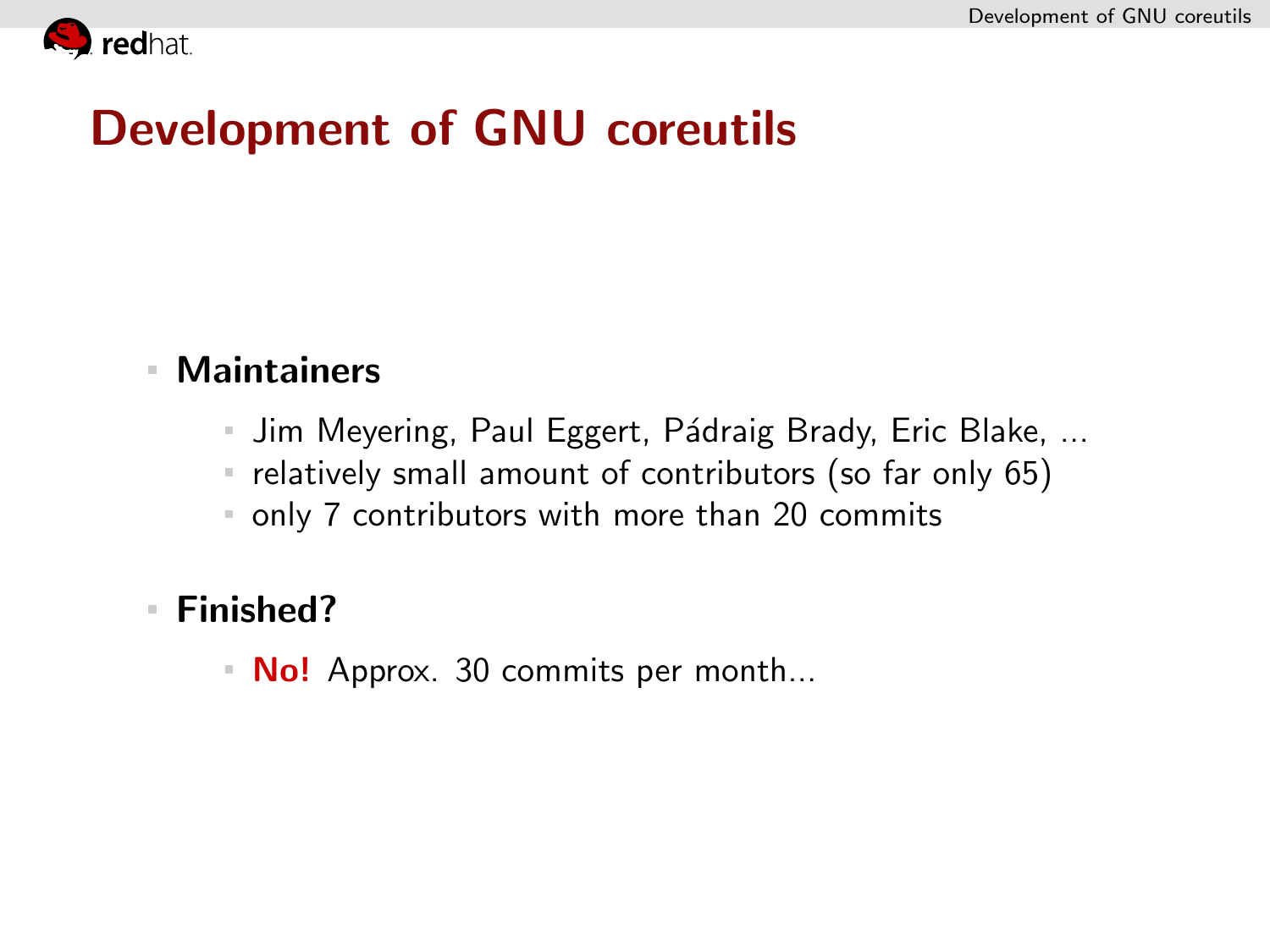

## Opened tasks

- better xattrs, ACL and SELinux support  $\mathbb{R}^n$
- multibyte (i18n) support
- documentation improvement
- performance improvement
- memory consumption improvement
- new features
- **f** few segfaults, nothing is perfect
- obscure date formats (simple Bison parser resolves date)
- obscure situations/options are not always handled correctly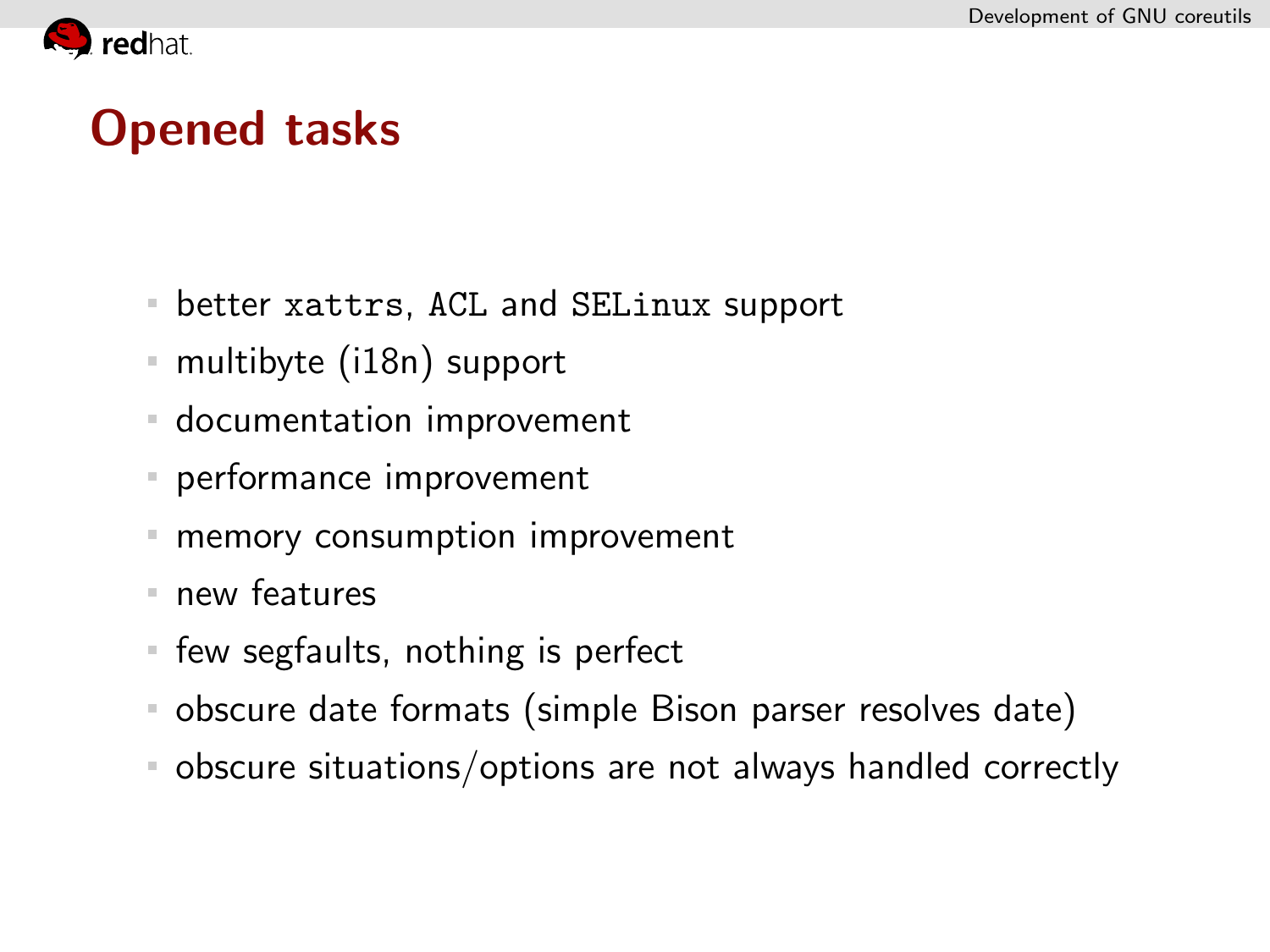

# Section 2 Development of gnulib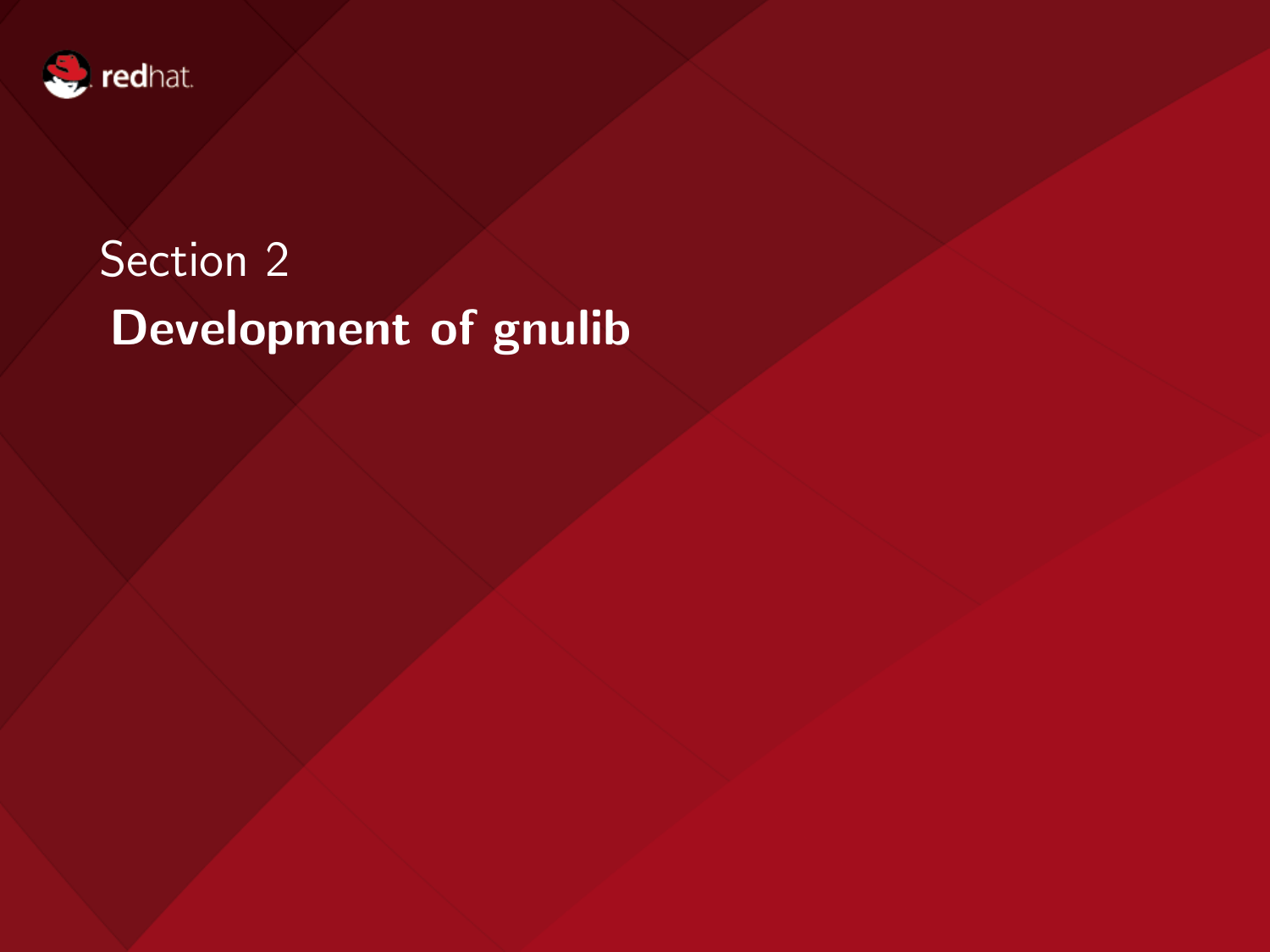

## Development of gnulib

#### Maintainers  $\mathbb{R}^n$

- Jim Meyering, Bruno Haible, Paul Eggert, Karl Berry, Simon Josefsson, Eric Blake, ...
- relatively small amount of contributors (so far only 78)
- only 15 contributors with more than 20 commits

#### Still very active  $\blacksquare$

- approx. 100 commits per month
- new modules, factorization
- **PEREFISHERF** performance improvements, portability enhancements, ...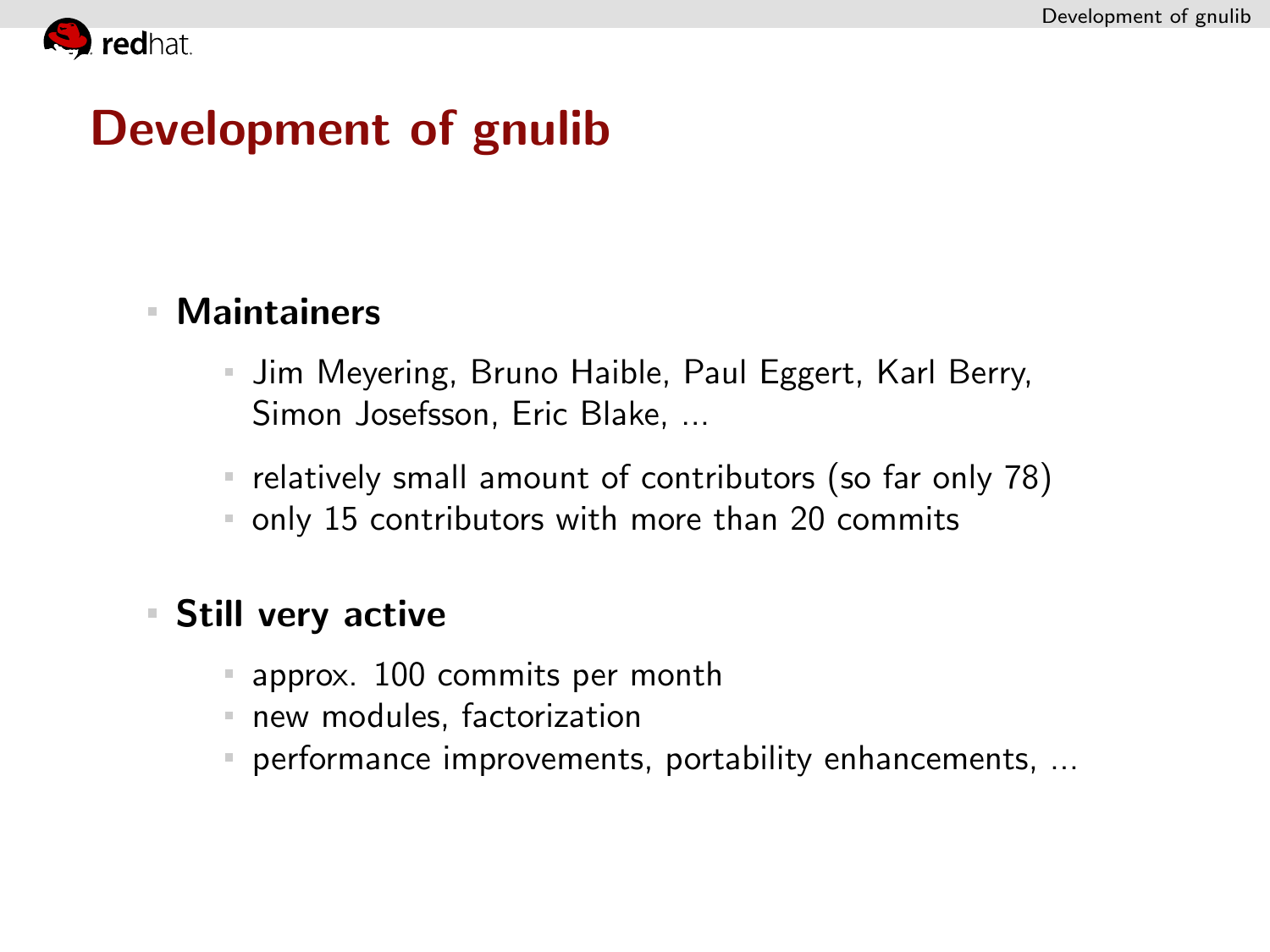

# Section 3 Common mistakes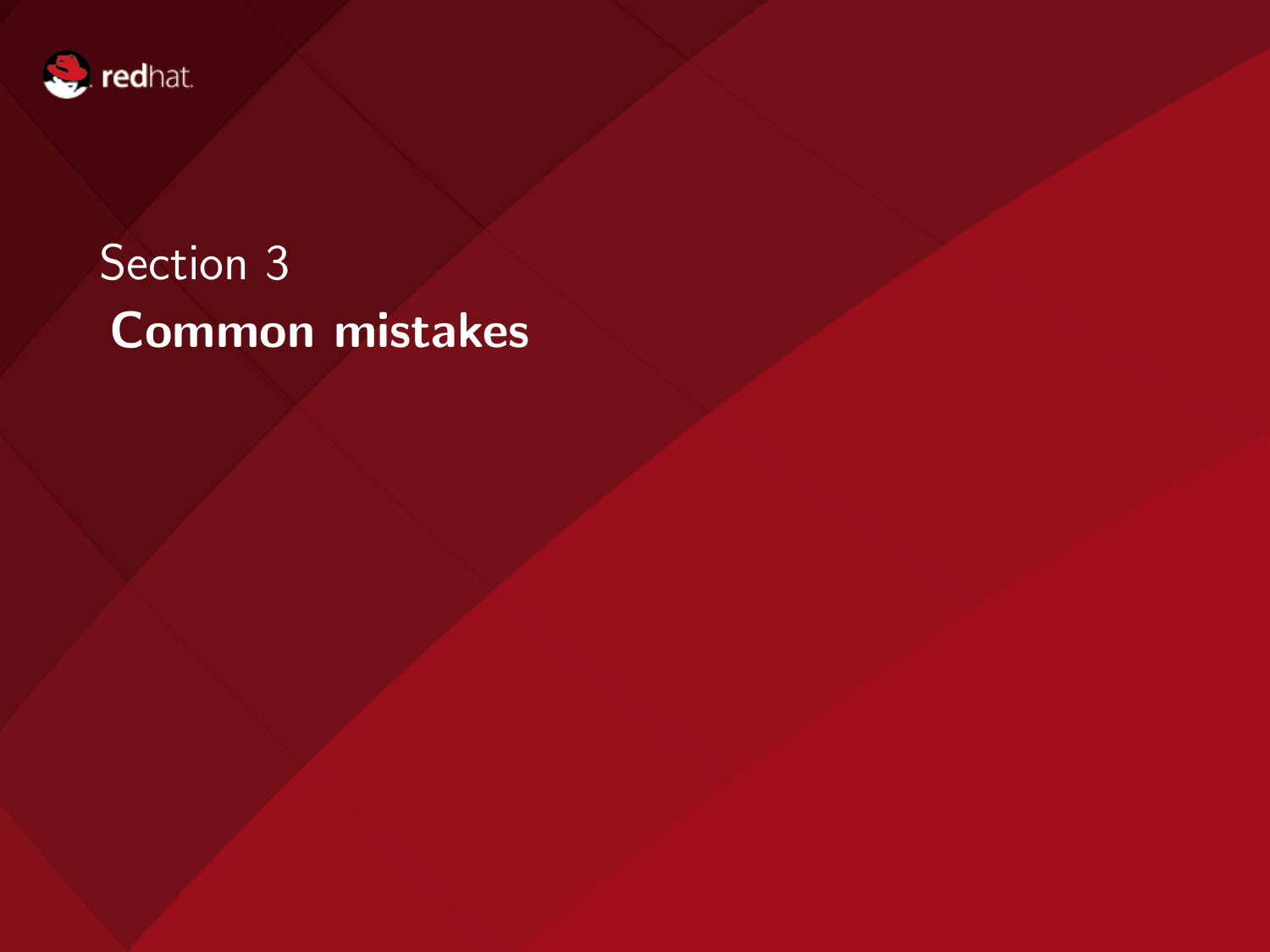

## Man pages and info documentation

### **1 Man pages**

- generated from  $-\text{help}$  output at build time
- intended to be compact

#### 2 Info documentation

- many corner cases, examples and details
- often helpful for getting correct and expected result
- also available online:

<http://www.gnu.org/software/coreutils/manual>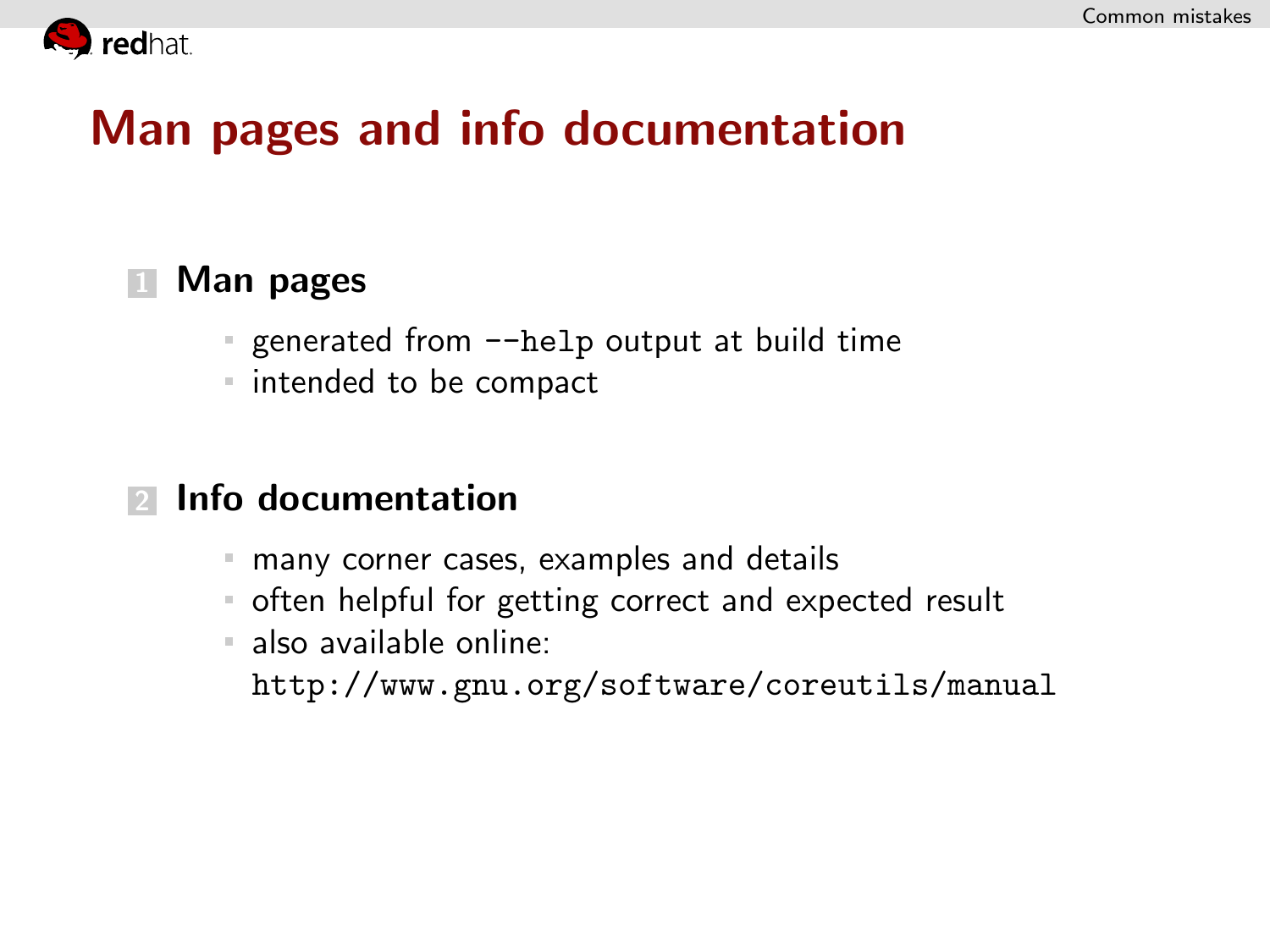

### Locales

- should be used only when necessary
- can be turned off by using LC\_ALL=C
- affects e.g. sorting order of the sort utility  $\mathbb{R}^n$
- good to try various locales before reporting a bug
- using locales can lead to lower performance (up to  $20\times$ )
- using locales can trigger a bug (not known to upstream)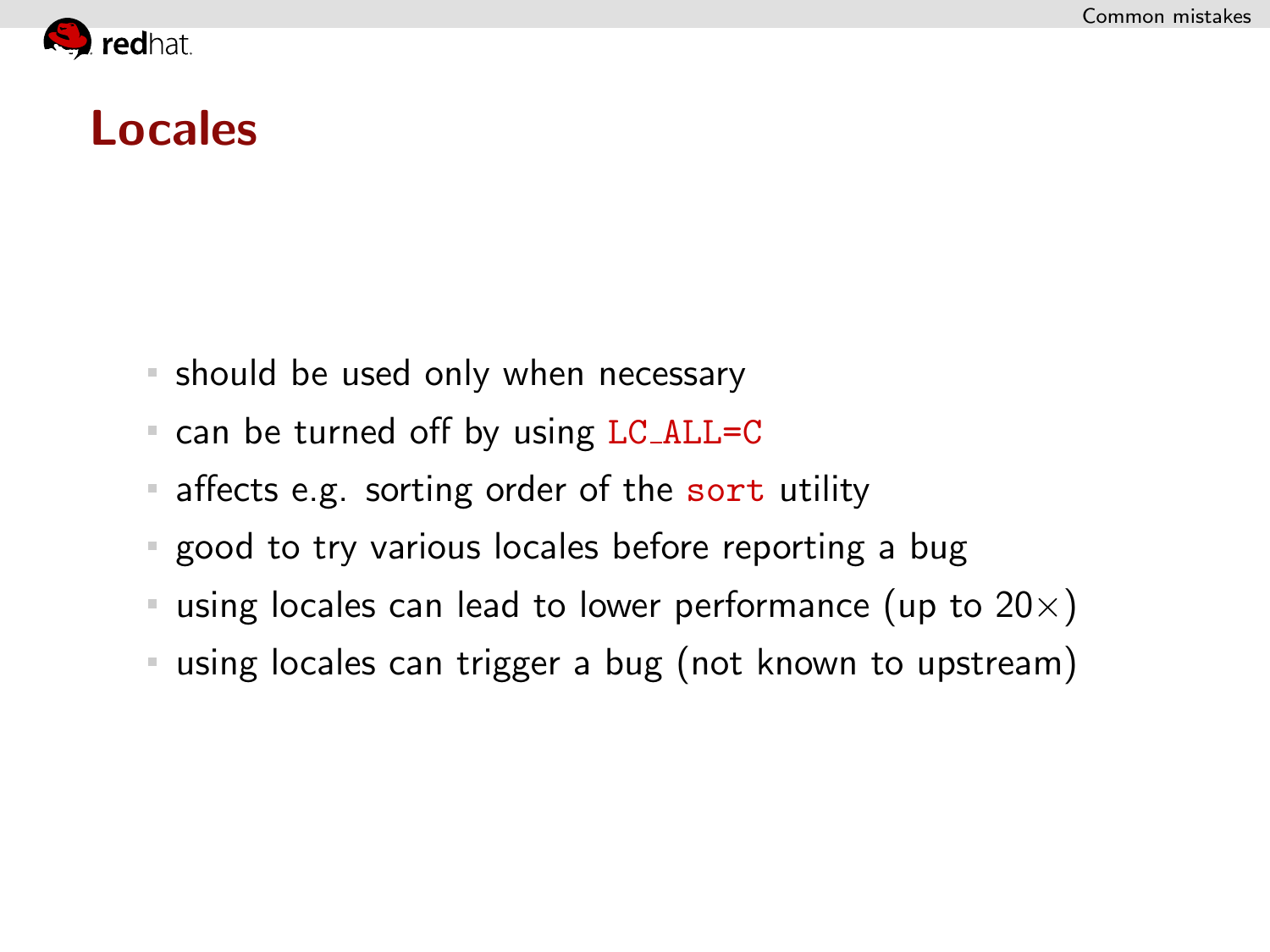

## Not a bug of coreutils

### Shell built-ins

- shell may have its own version of certain utilities  $\equiv$ (test, kill, ...)
- shipped with coreutils mostly for better portability
- you can specify full path to avoid use of the built-in: /usr/bin/[

### Utilities from another packages

- some commonly used shell script utilities are not in coreutils
- they could be either in util-linux-ng or in separate packages (findutils, sed, grep, ...)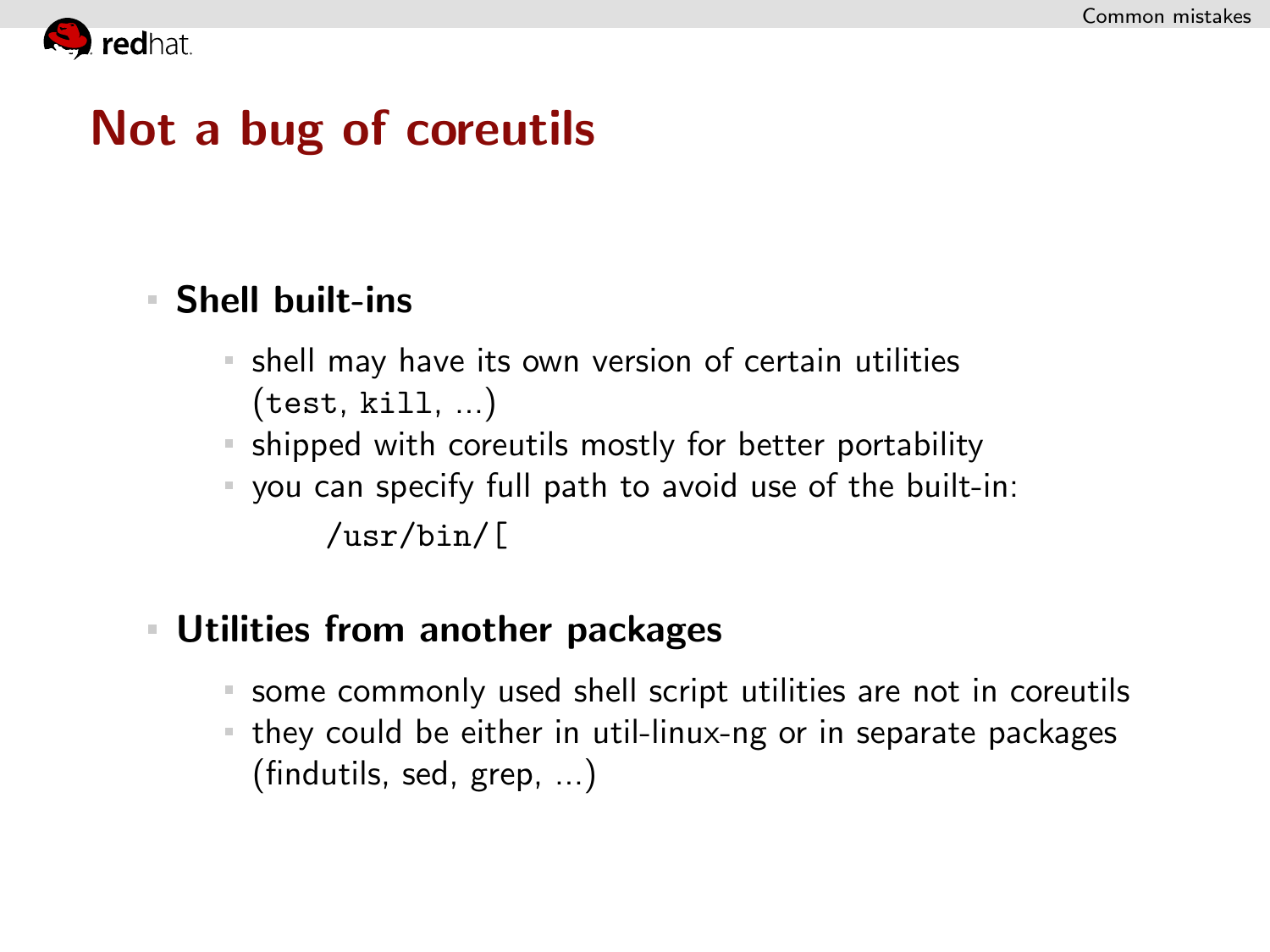

## Other FAQ

- How do I change the ownership or permissions of a symlink?
- I used  $rm$  to remove a file. How can I get it back now?
- $\blacksquare$  ls  $-R$  \*.py does not work...
- $\sqrt{2}$   $\times$  3 does not work...
- and more at

<http://www.gnu.org/software/coreutils/faq/coreutils-faq.html>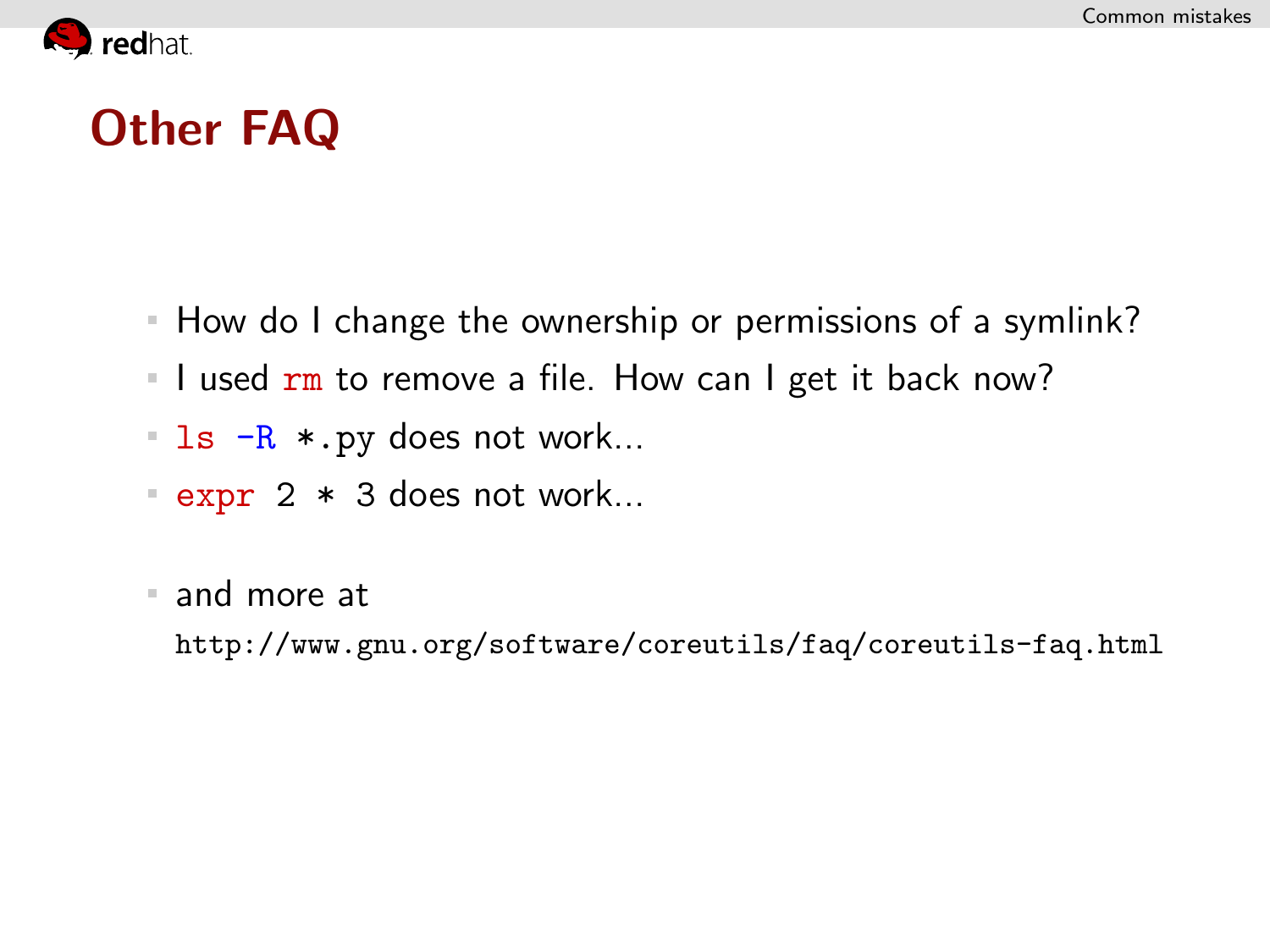

## Section 4 How to contribute to GNU coreutils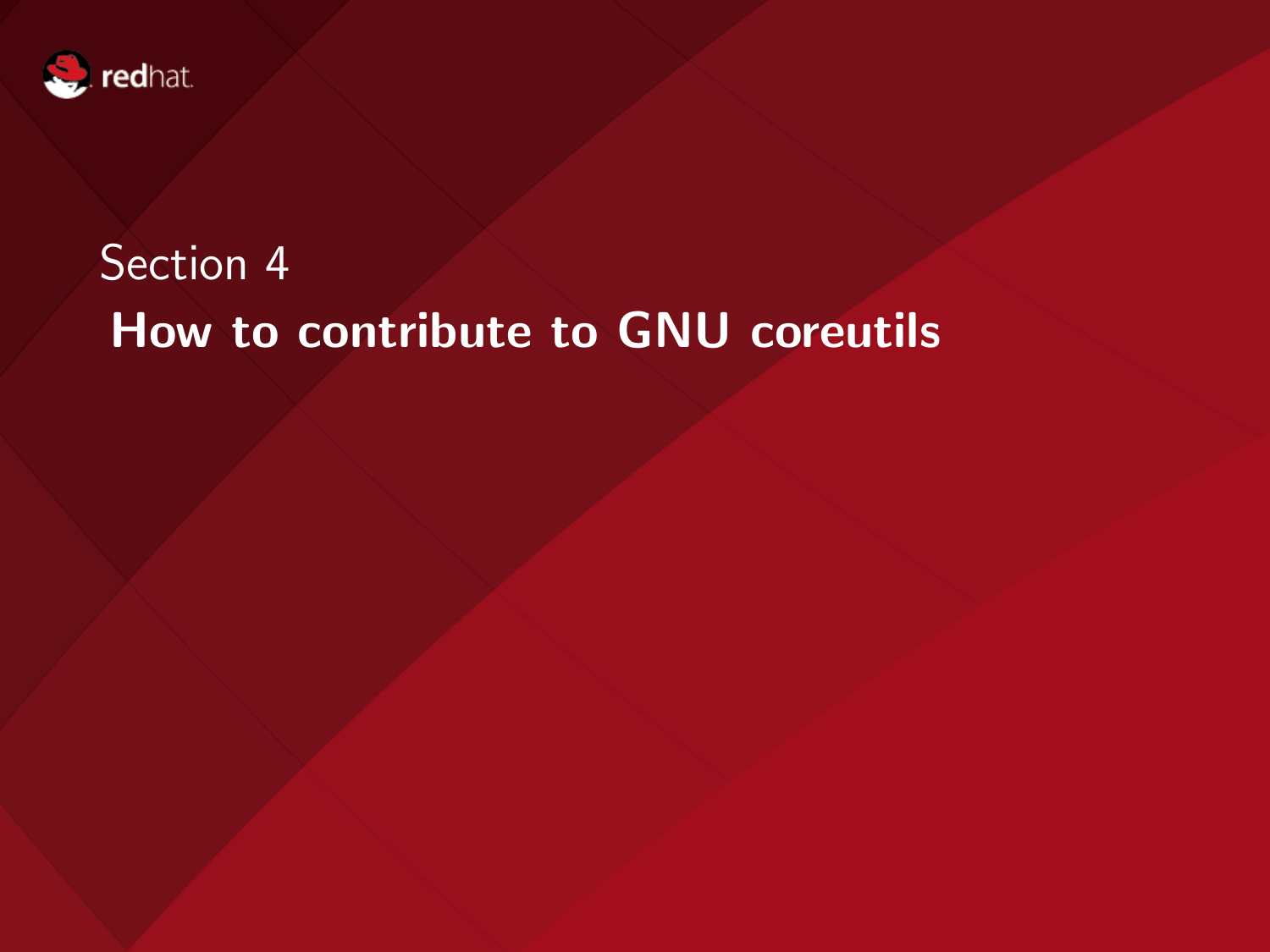

## Step 1 - discuss intended contribution

### check email archives

- $\blacksquare$  read previous discussion about similar topics
- $\blacksquare$  it is quite hard to get new options/features to "core" utilities like ls, cp, ...

### write to bug-coreutils@gnu.org or bug-gnulib@gnu.org

- non-trivial contributions should be announced before working on it
- it is required to sign Free Software Foundation papers before submitting patches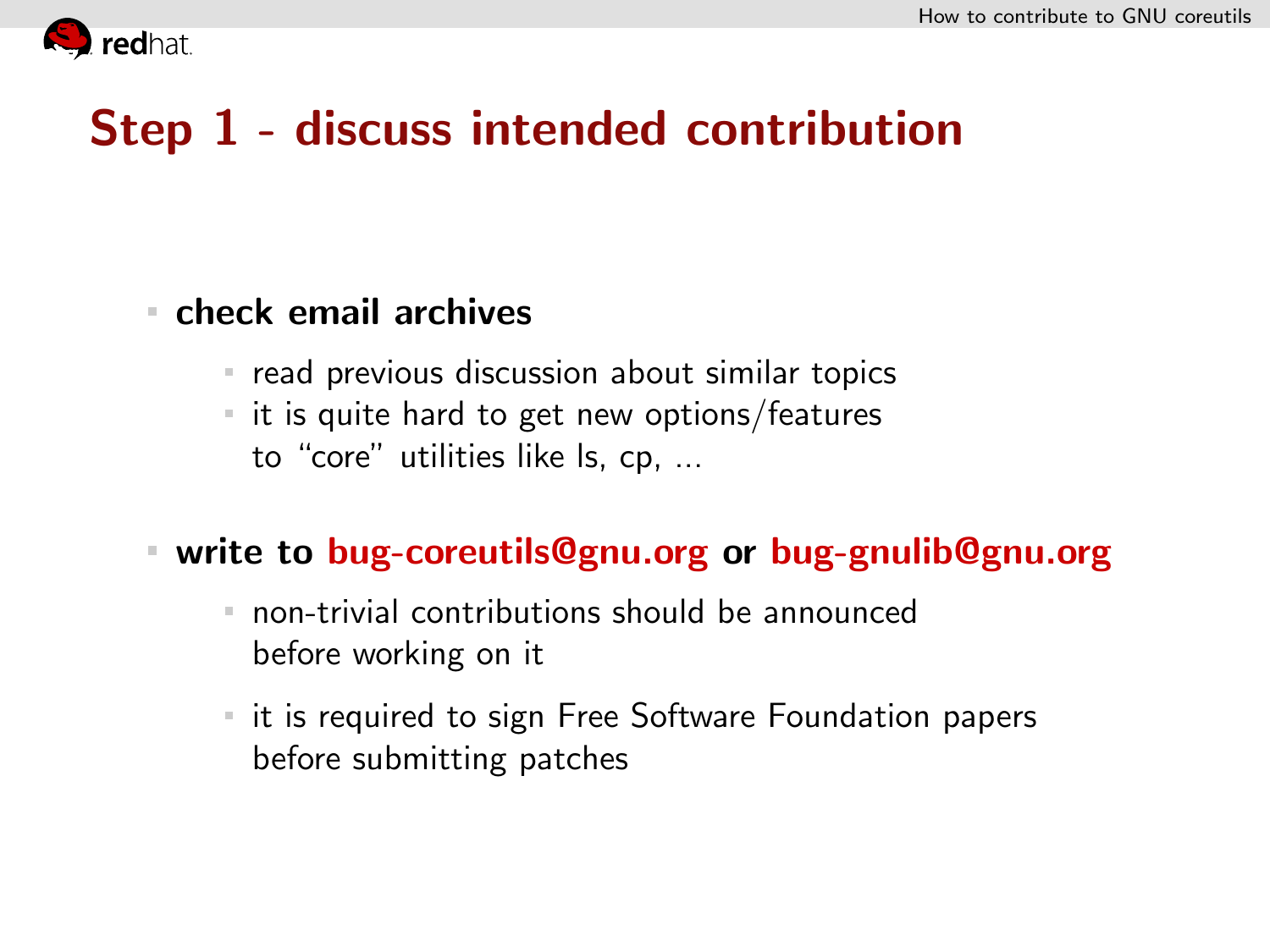

## Step 2 - write a patch

Once your idea is accepted you are ready to write a patch:

**1 Download the appropriate git tree:** 

git clone git://git.sv.gnu.org/coreutils git clone git://git.sv.gnu.org/gnulib

### Read HACKING file

- very good how-to for first commits
- be prepared for amending your patch (larger patches usually needs a few amendments before they get accepted into upstream git tree)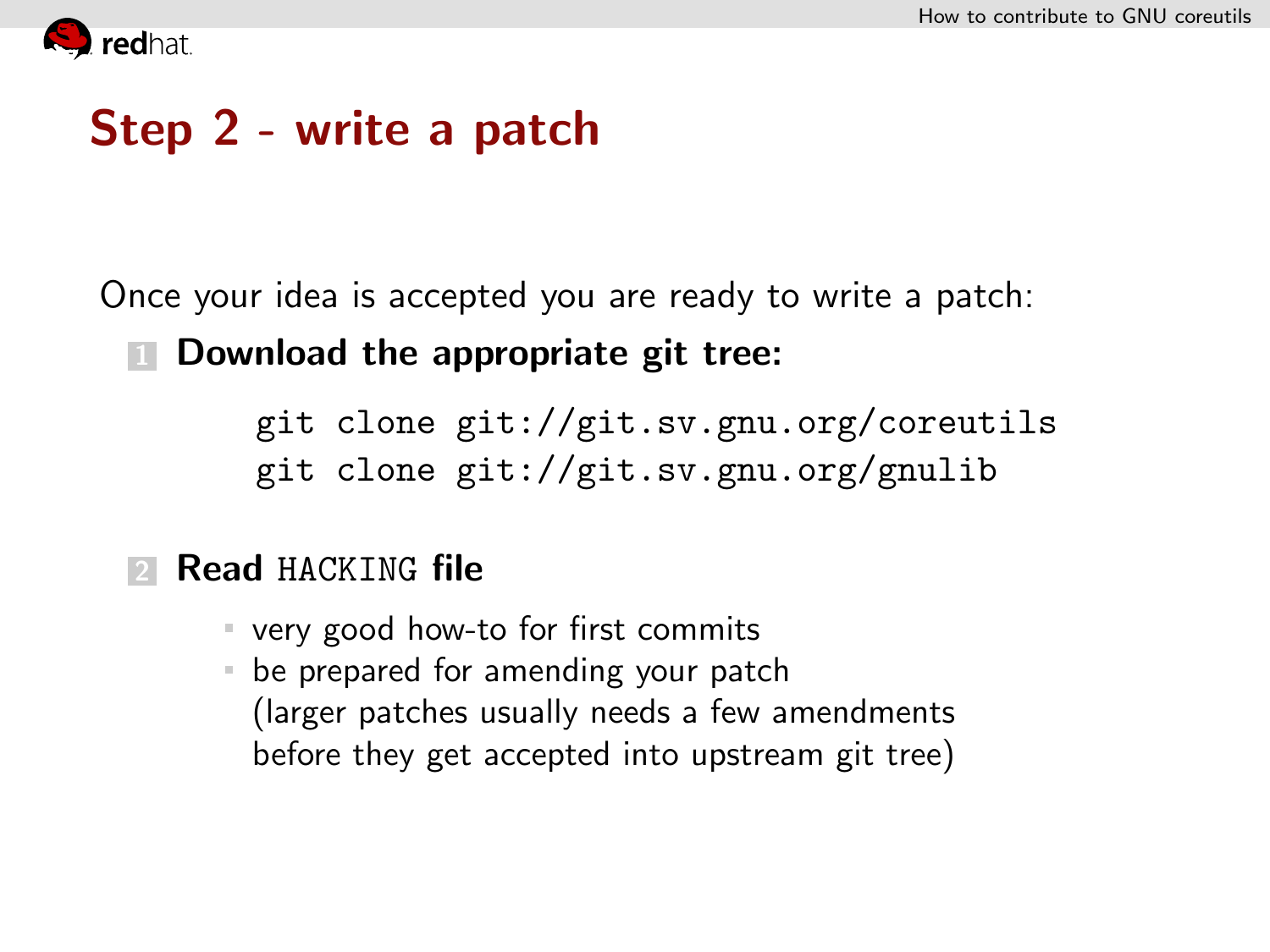

## New features

New features need to:

Follow POSIX rules:

http://www.opengroup.org/onlinepubs/009695399/utilities/<utility>.html

- Be portable/should not break portability  $\mathbb{R}^n$
- Not be already provided by other utilities or easily done by few  $\mathbb{R}^n$ basic commands connected via pipes
- Patch should have a test case coverage (if possible, to prevent  $\mathbb{R}^n$ regressions)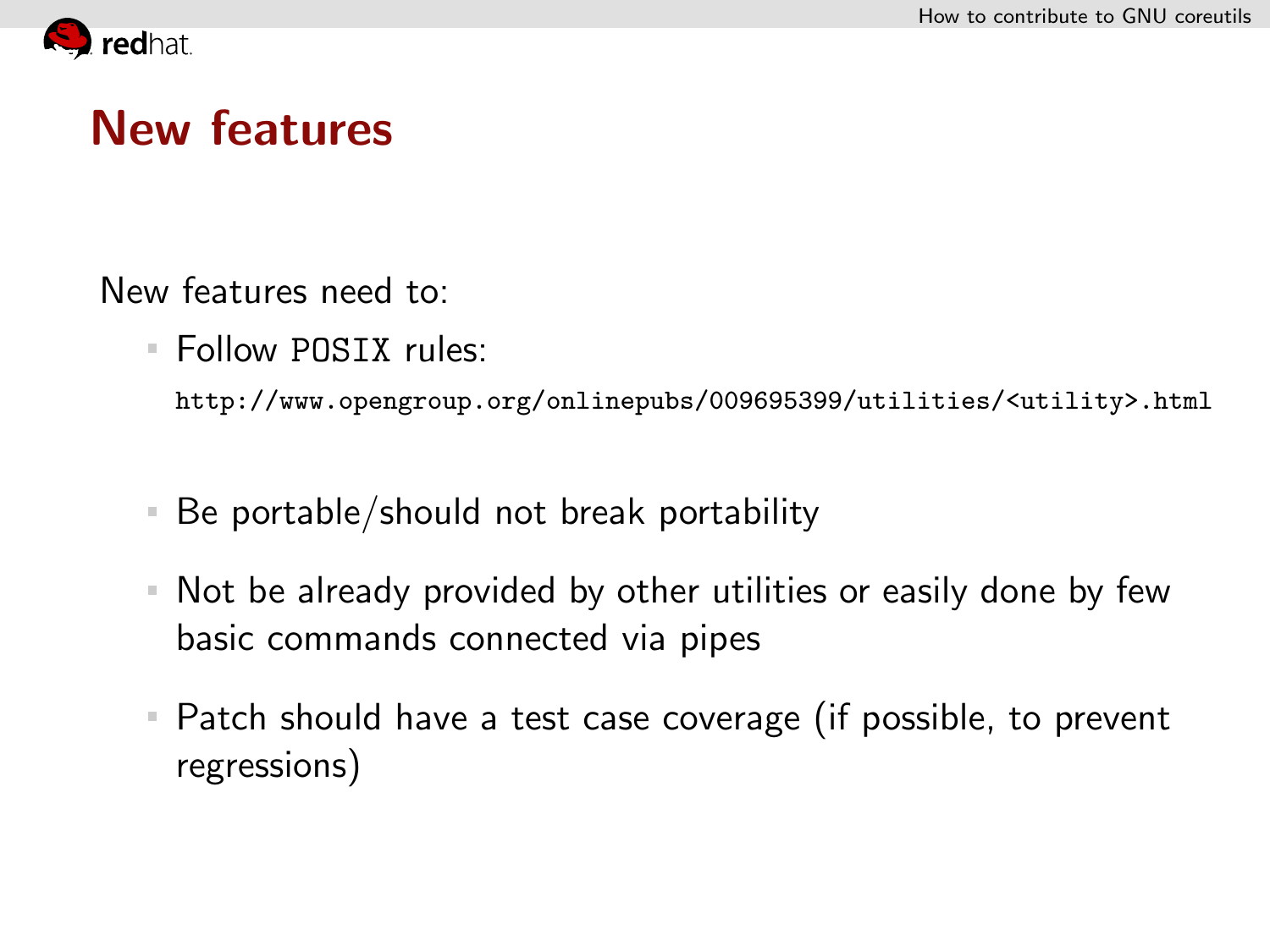

# Section<sub>5</sub> GNU coreutils options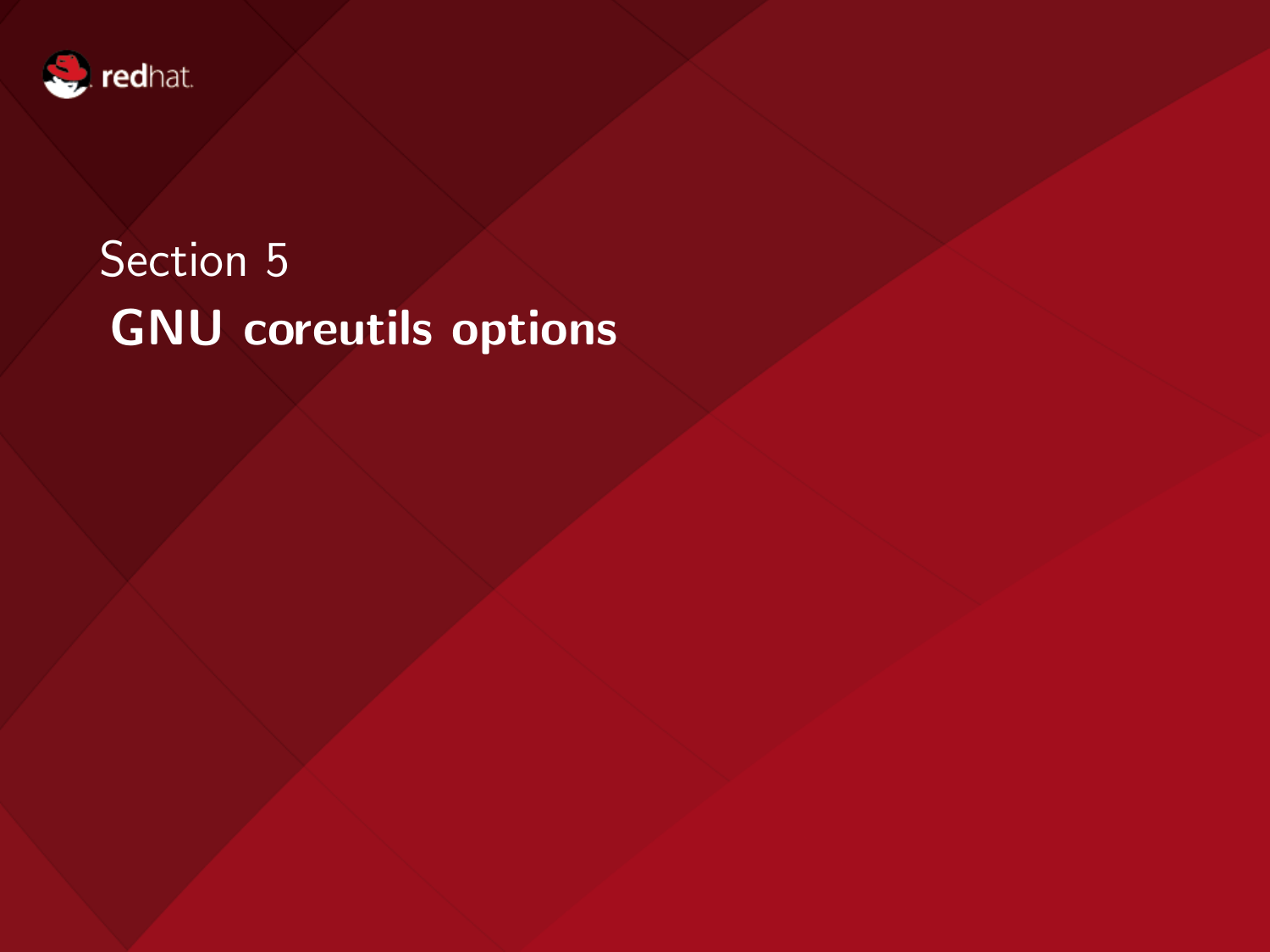

## GNU coreutils options

- **F** if POSIXLY\_CORRECT environment variable is set, options must appear before operands
- short/long options
- **If** long options abbreviation
- module getopt from gnulib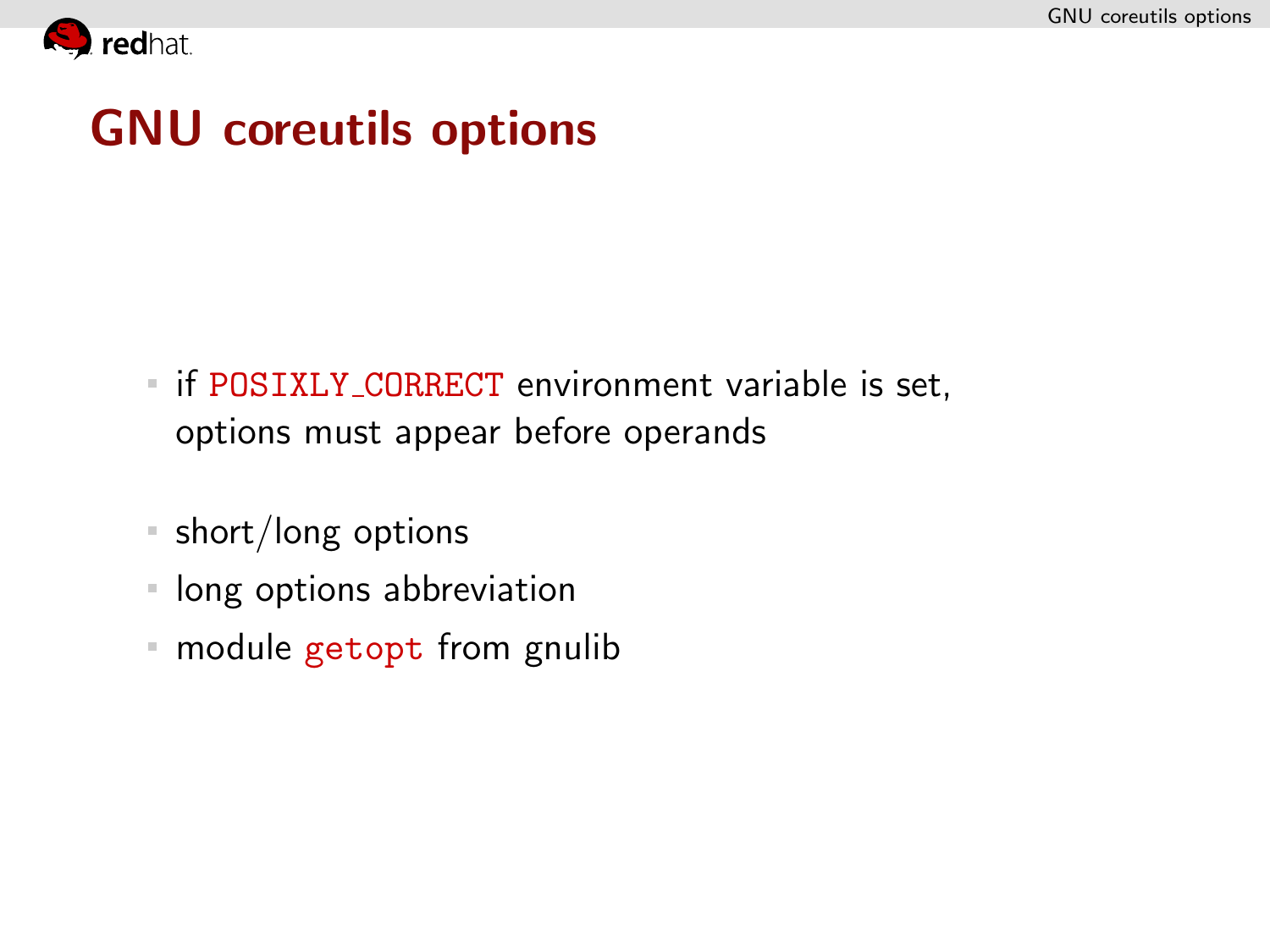

## Standard options

--help

--

 $-<sub>version</sub>$ 

#### EXAMPLE: How to remove a file named '-v'?

```
\text{Im } -vrm: missing operand
Try 'rm --help' for more information.
$ rm . /-v
s rm -- -v
```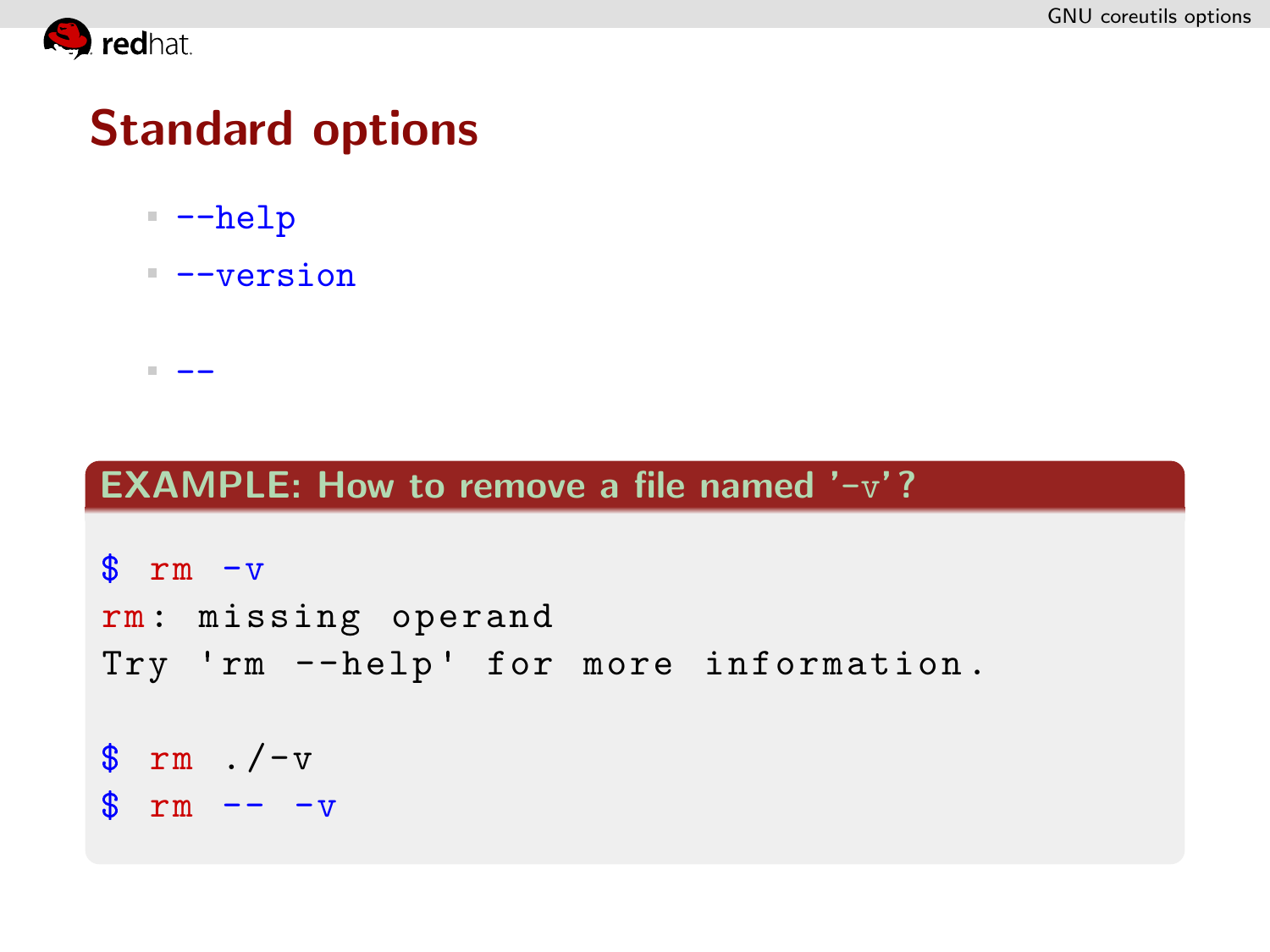

## Backup options

#### $-**backup**$ =mode

- $\equiv$  simple/numbered, can be selected automatically (-b)
- default can be set by the VERSION CONTROL environment variable

#### EXAMPLE: Numbered backups with cp

```
$ cp -v --backup = numbered DIR_COLORS /etc/DIR_COLORS
'DIR_COLORS' -> '/etc/DIR_COLORS' (backup:
' /etc/DIR_COLORS .~1~ ')
```

```
$ cp -v --backup = numbered DIR_COLORS /etc/DIR_COLORS
'DIR_COLORS' -> '/etc/DIR_COLORS' (backup:
' /etc/DIR_COLORS .~2~ ')
```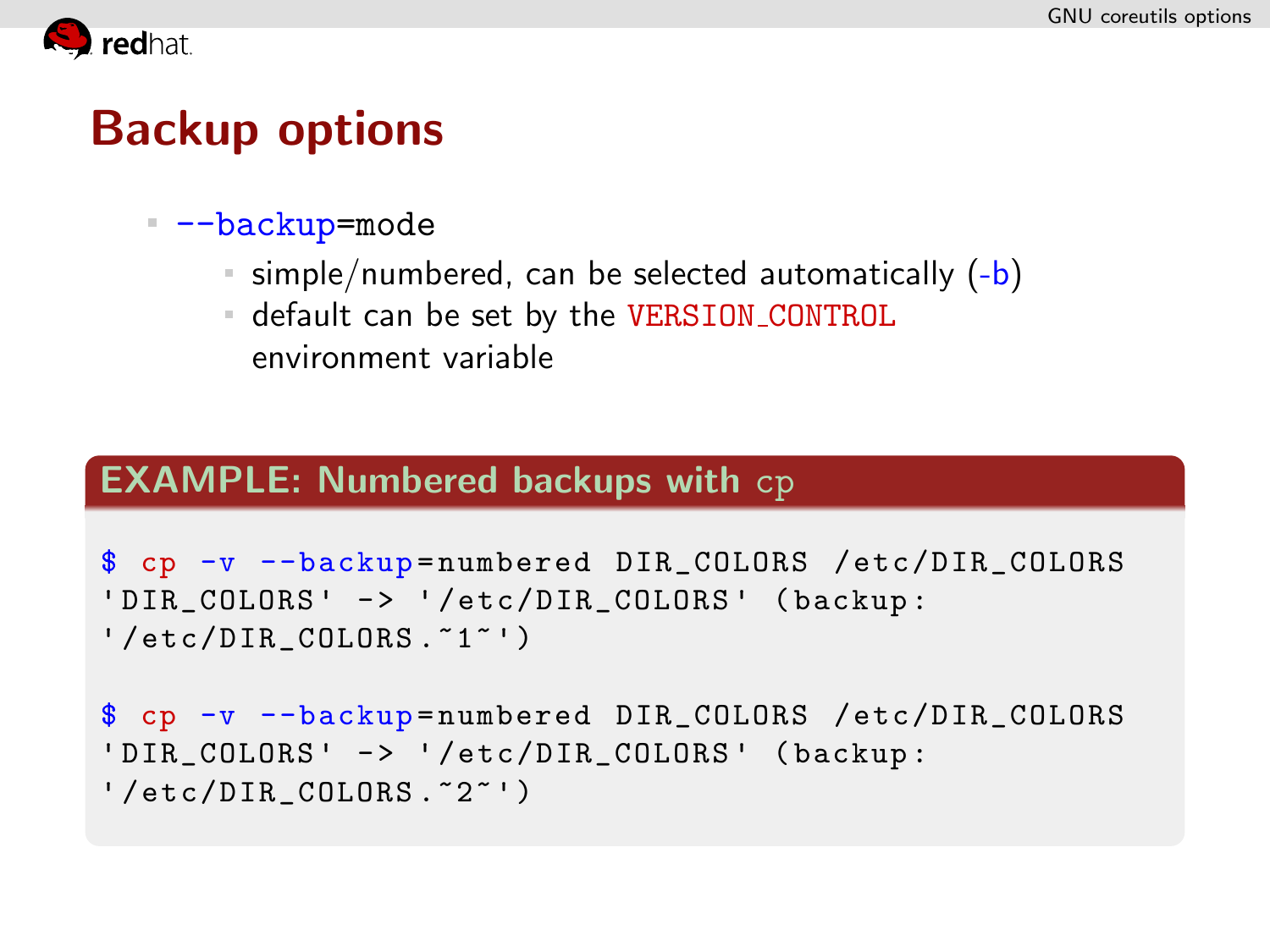

## Target options

- -t, --target-directory=dir
- -T, --no-target-directory

#### EXAMPLE: --target-directory

```
$ find /etc -name \*.conf \
        | xargs --replace=ARG cp -v ARG.
```

```
$ find /etc -name \*.conf \
        | xargs cp -v --target-directory=.
```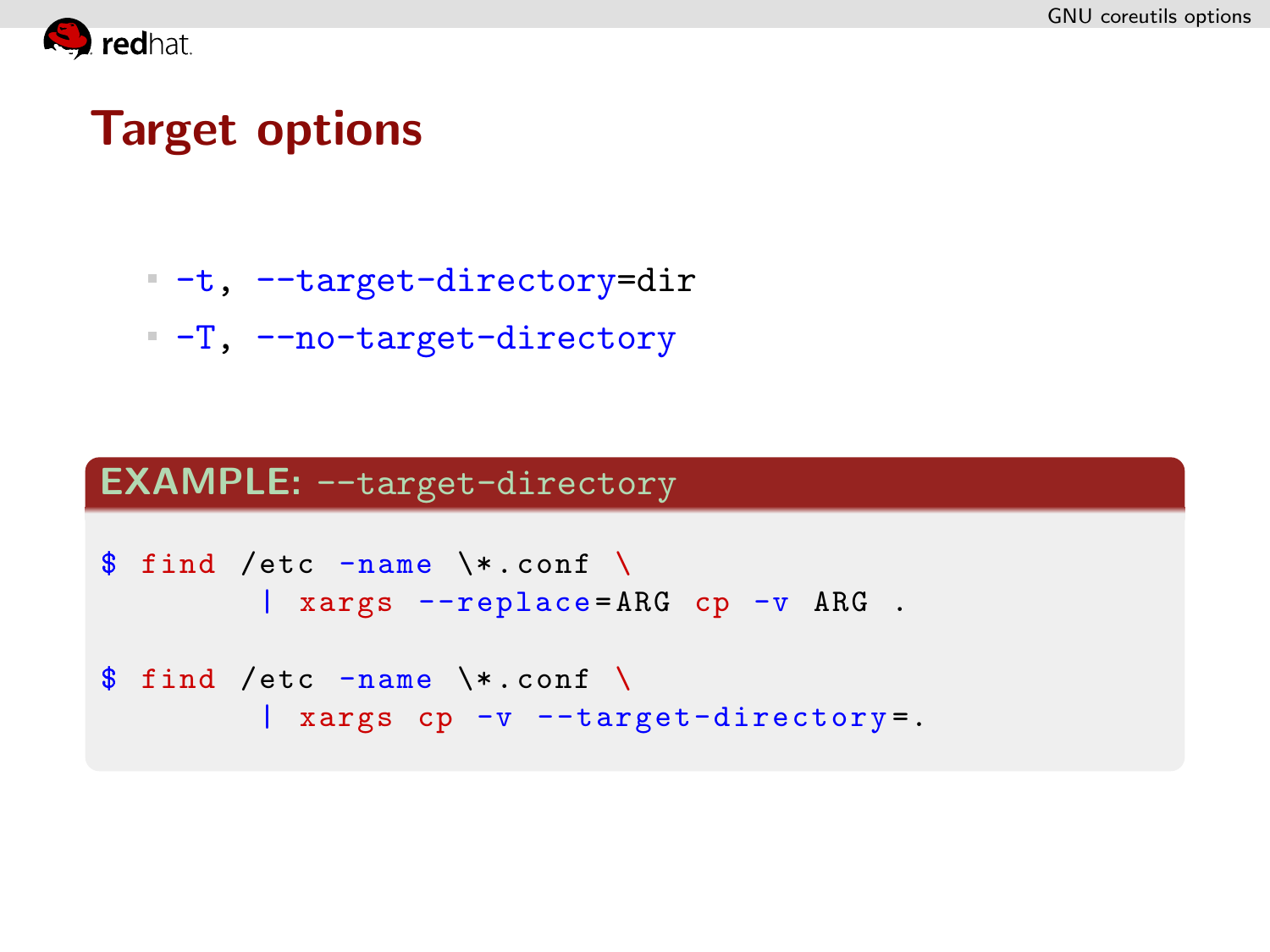

## Target options

#### EXAMPLE: --no-target-directory

```
$ ln -s /etc/httpd/conf . d
$ stat -c%N *
'conf.d' -> '/etc/httpd/conf.d'
```

```
$ ln -sf /etc/fonts/conf . d conf . d
ln: creating symbolic link 'conf . d/conf . d':
Permission denied
```

```
$ ln -sf --no-target-directory /etc/fonts/conf . d \
        conf . d
```

```
$ stat -c%N *
' conf.d' \rightarrow '/etc/fonts/conf.d'
```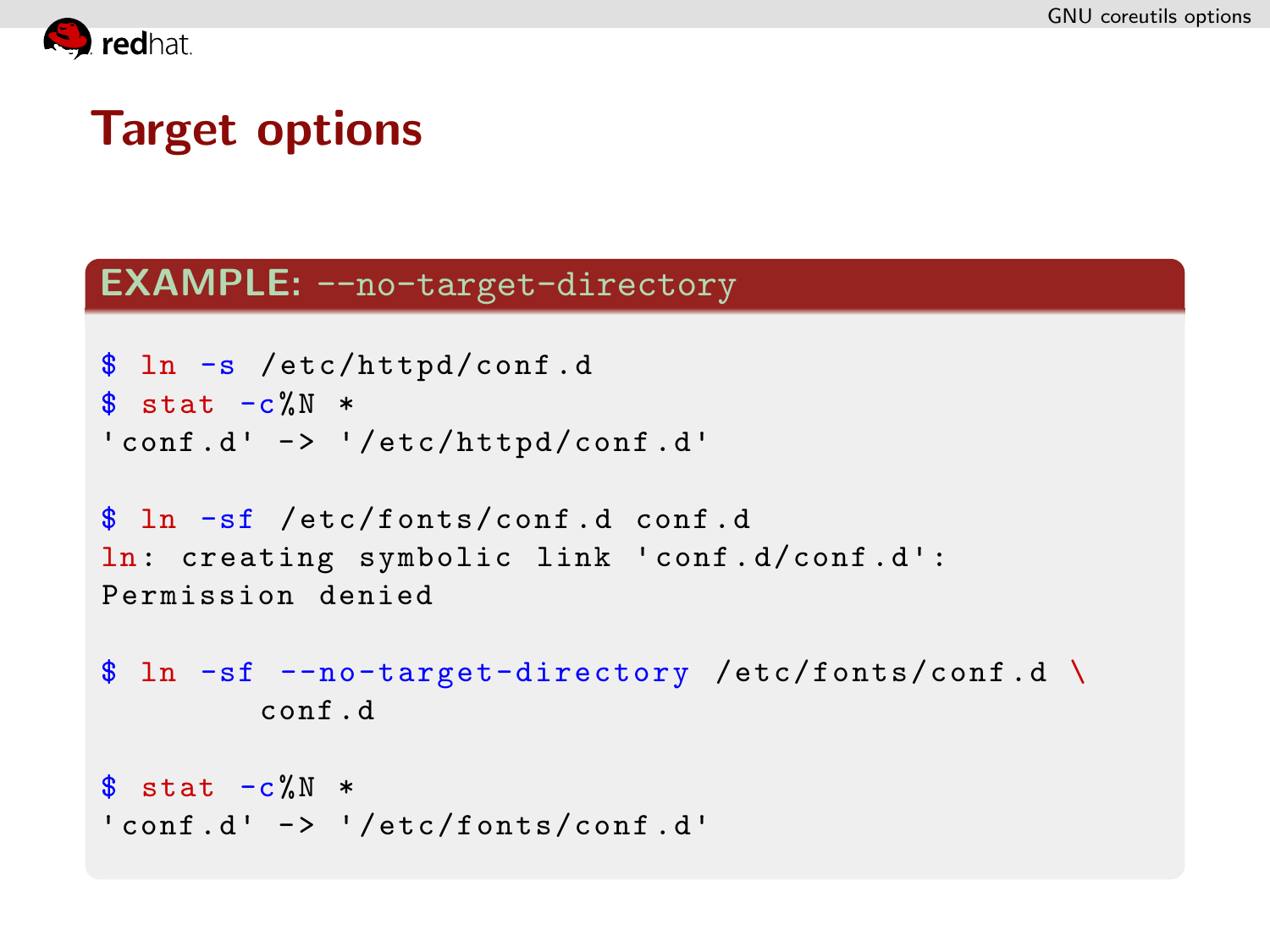

## Reference option

#### --reference=REF FILE

- chgrp, chmod, chown and chcon
- touch and date (file's mtime)
- truncate (file's size)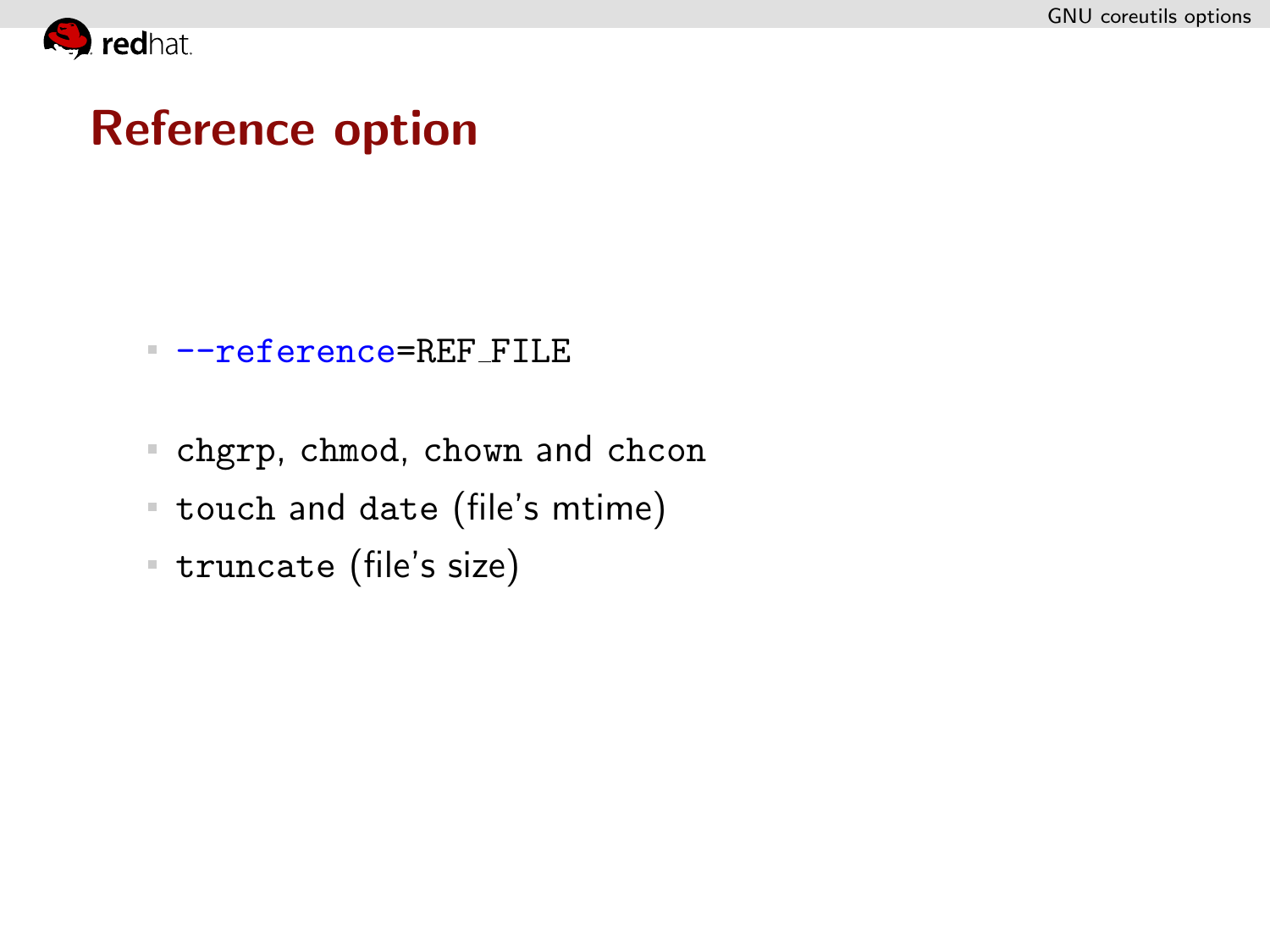

## Traversing symlinks

### $[-H]-L[-P]$

- $-H$  with  $-$ recursive  $(-R)$  traverse each symlink given as command line argument
- $-L$  with  $-recursively (-R)$  traverse each encountered symlink to a directory
- $-P$  [default] do not traverse any symlinks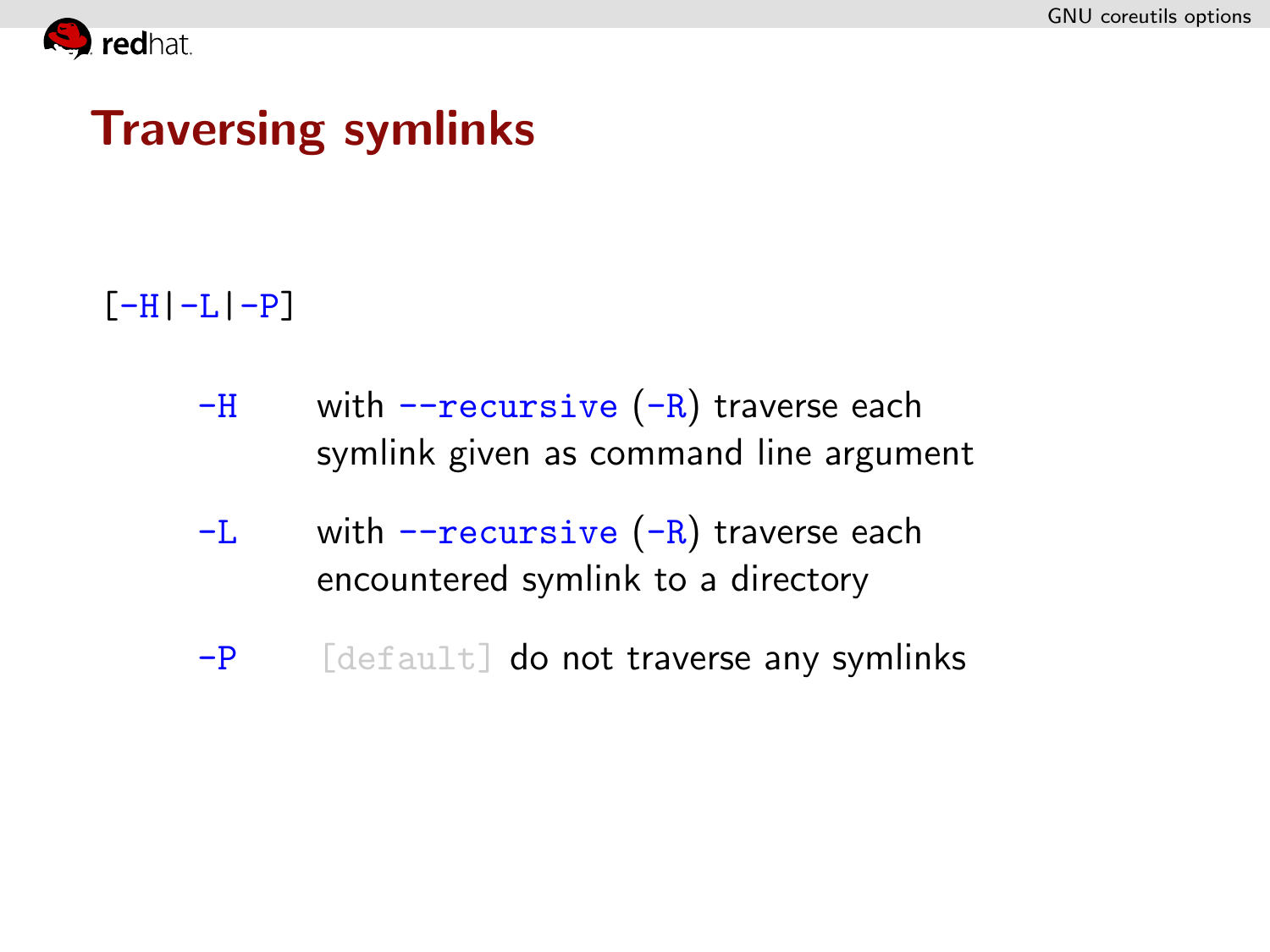

## Protection against user

#### EXAMPLE: Removing /

 $\frac{1}{2}$  rm -fr /

rm: cannot remove root directory '/'

#### --preserve-root

- default for rm to avoid typo like 'rm  $-$ fr / tmp/junk'
- can be used in aliases for chmod, chown and chgrp

#### --no-preserve-root

- default for chmod, chown and chgrp
- can be used to override default behavior of rm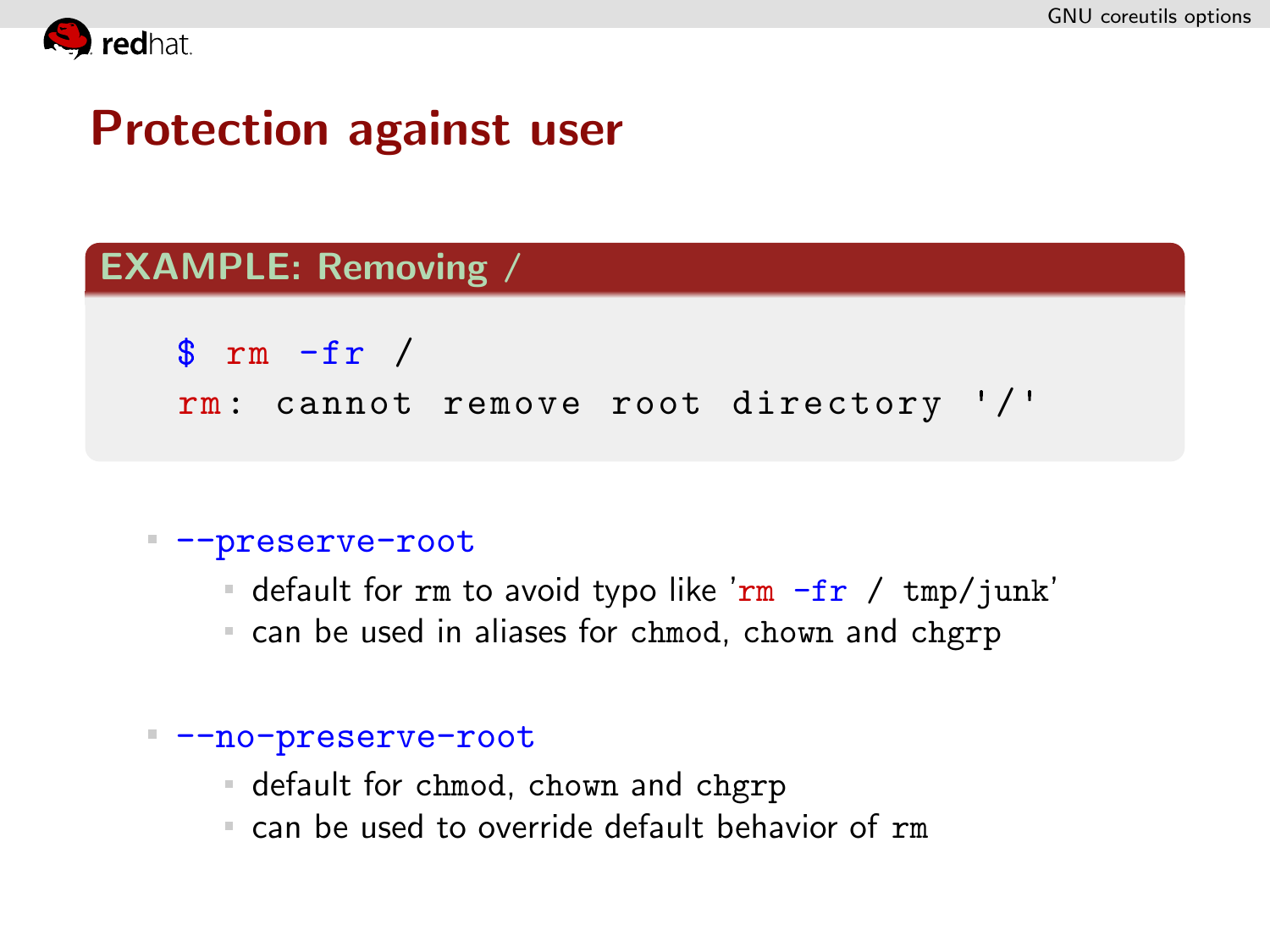

# Section 6 GNU coreutils – examples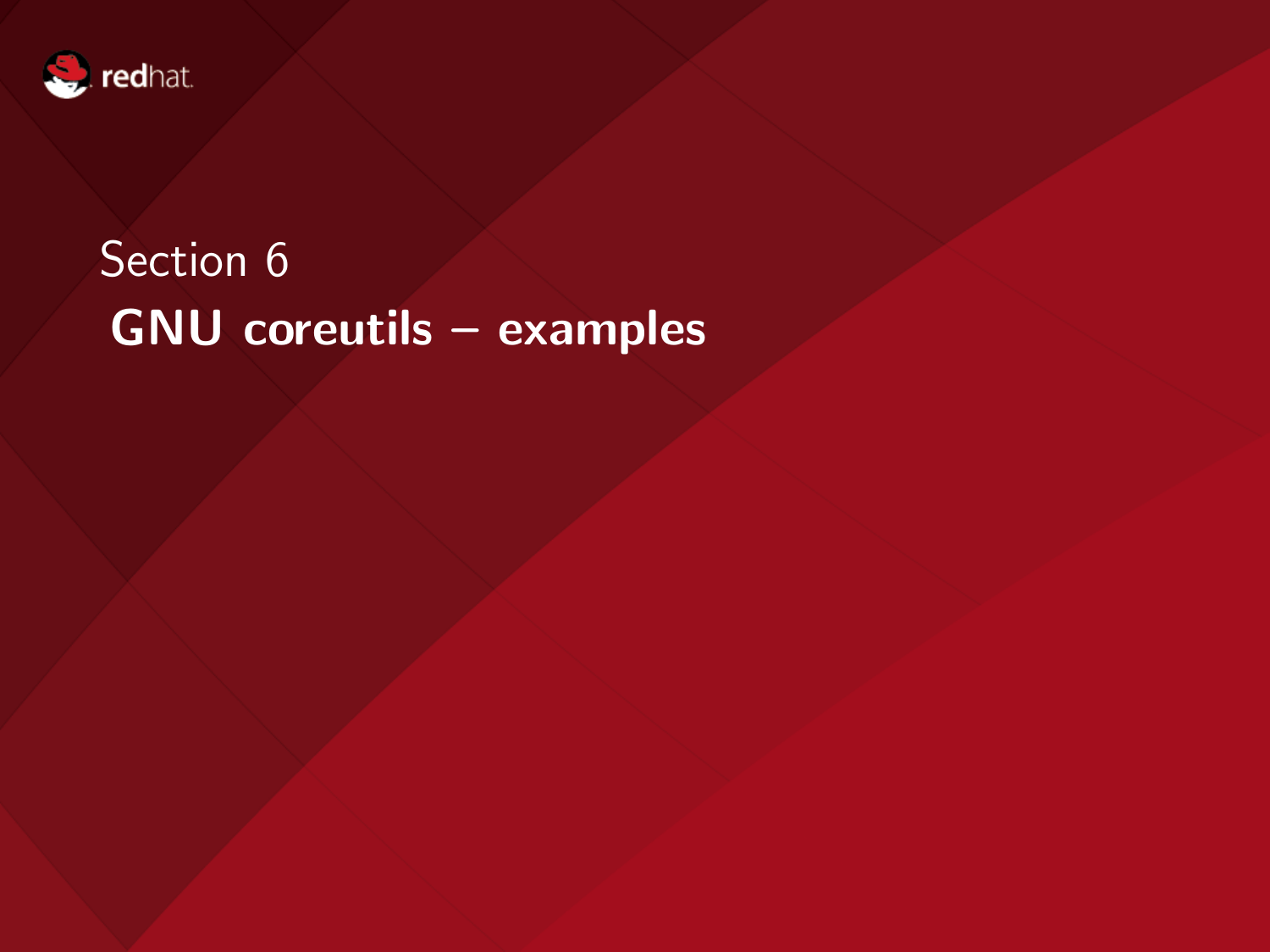

### $\overline{\phantom{a}}$

- $-1s -1$
- ls -l --time-style=full-iso
- tollowing the file mode bits  $\implies$  SELinux, but nothing else
- $+$  following the file mode bits  $\implies$  alternate access method

 $\overline{\phantom{a}}$  ls  $\overline{\phantom{a}}$ 

#### EXAMPLE: ls -v

| $$1s -1$                | $s$ 1s $-1v$            |
|-------------------------|-------------------------|
| vmlinuz-2.6.9-5.0.3.EL  | $v$ mlinuz-2.6.9-5.EL   |
| vmlinuz-2.6.9-5.0.5.EL  | vmlinuz-2.6.9-5.0.3.EL  |
| $vmlinuz-2.6.9-5.EL$    | vmlinuz-2.6.9-5.0.5.EL  |
| vmlinuz-2.6.9-34.0.1.EL | $v$ mlinuz-2.6.9-34.EL  |
| $vmlinuz-2.6.9-34.EL$   | vmlinuz-2.6.9-34.0.1.EL |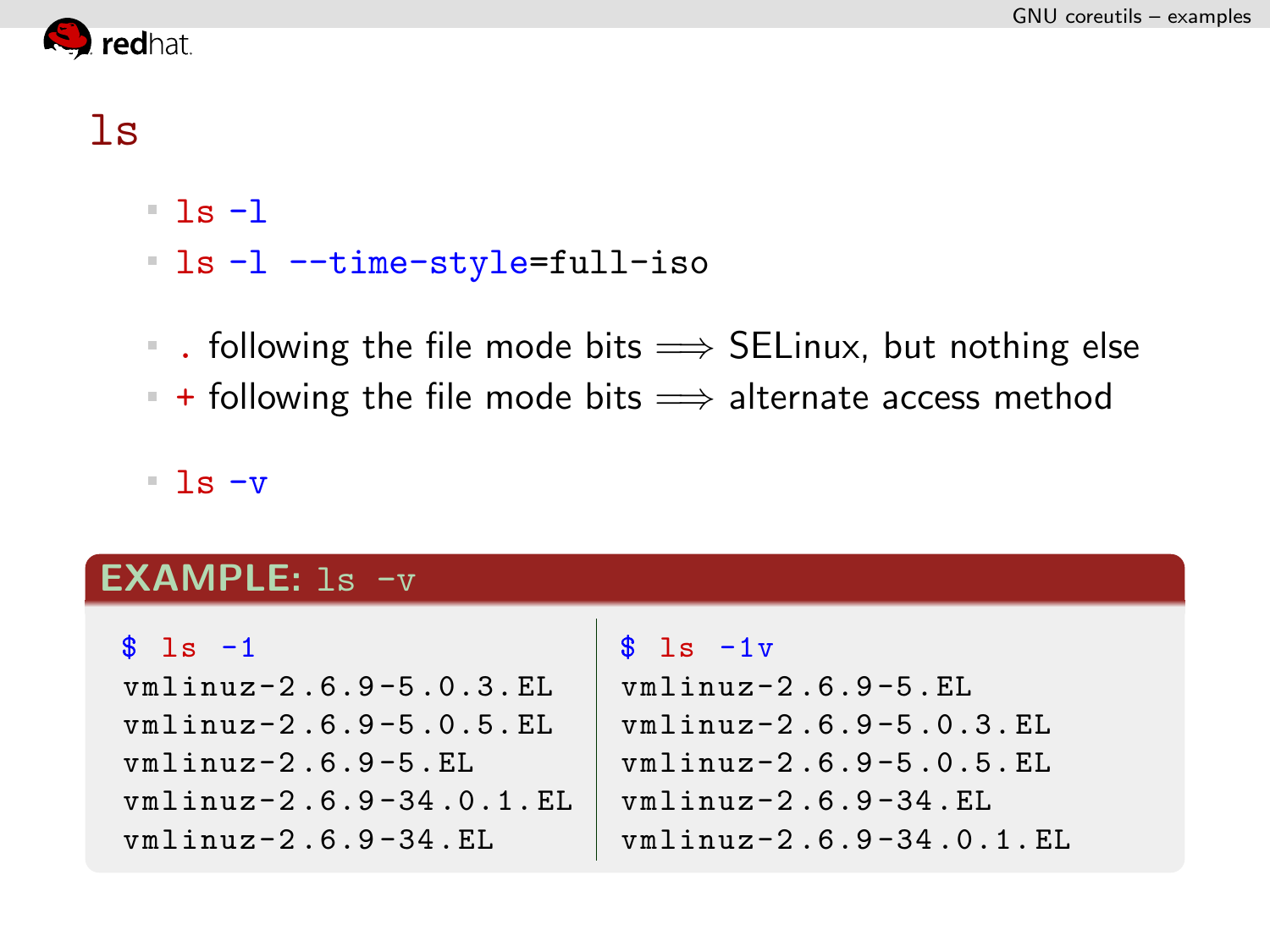

### stat

- various information about file (not available in ls)
- based on stat(2) and stat system call respectively
- stat --printf=...
- **find --printf=...** [not part of coreutils]

#### **EXAMPLE:** stat --printf

 $$$  stat --printf="%d\t%i\t%N\n" \*

| 13  | 5225 | 'controlCO'    |
|-----|------|----------------|
| 13  | 5218 | $'$ hwCODO $'$ |
| 13  | 5211 | $'$ hwCOD1 $'$ |
| 13  | 9553 | 'seq'          |
| 1.3 | 5027 | 'timer'        |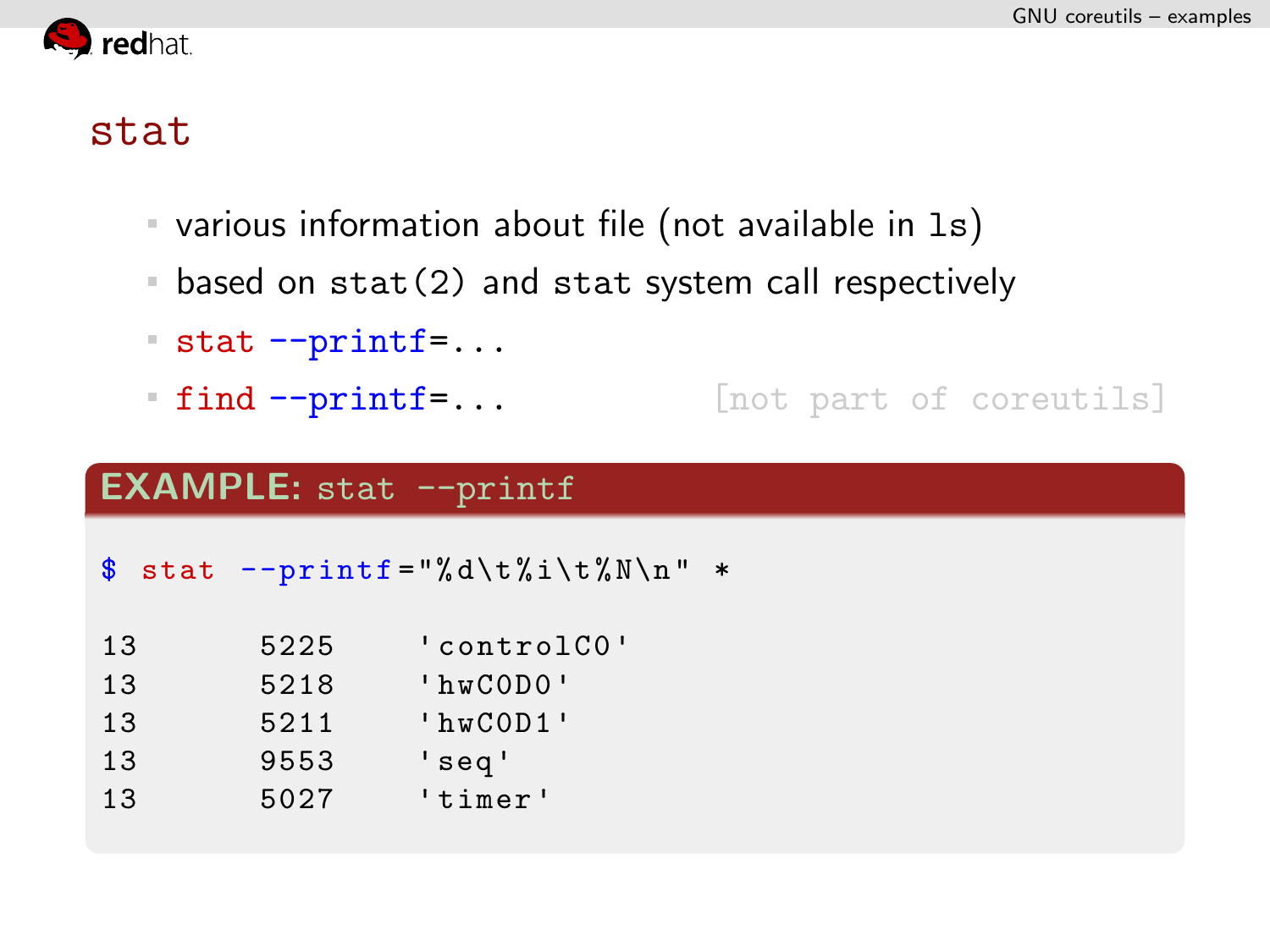

### basename, dirname

- handy when working with path names
- $=$  easy suffix cutting

#### EXAMPLE: basename, dirname

```
$ basename /etc/resolv . conf
resolv . conf
```

```
$ basename /etc/resolv . conf . conf
resolv
```

```
$ dirname /etc/resolv . conf
/etc
```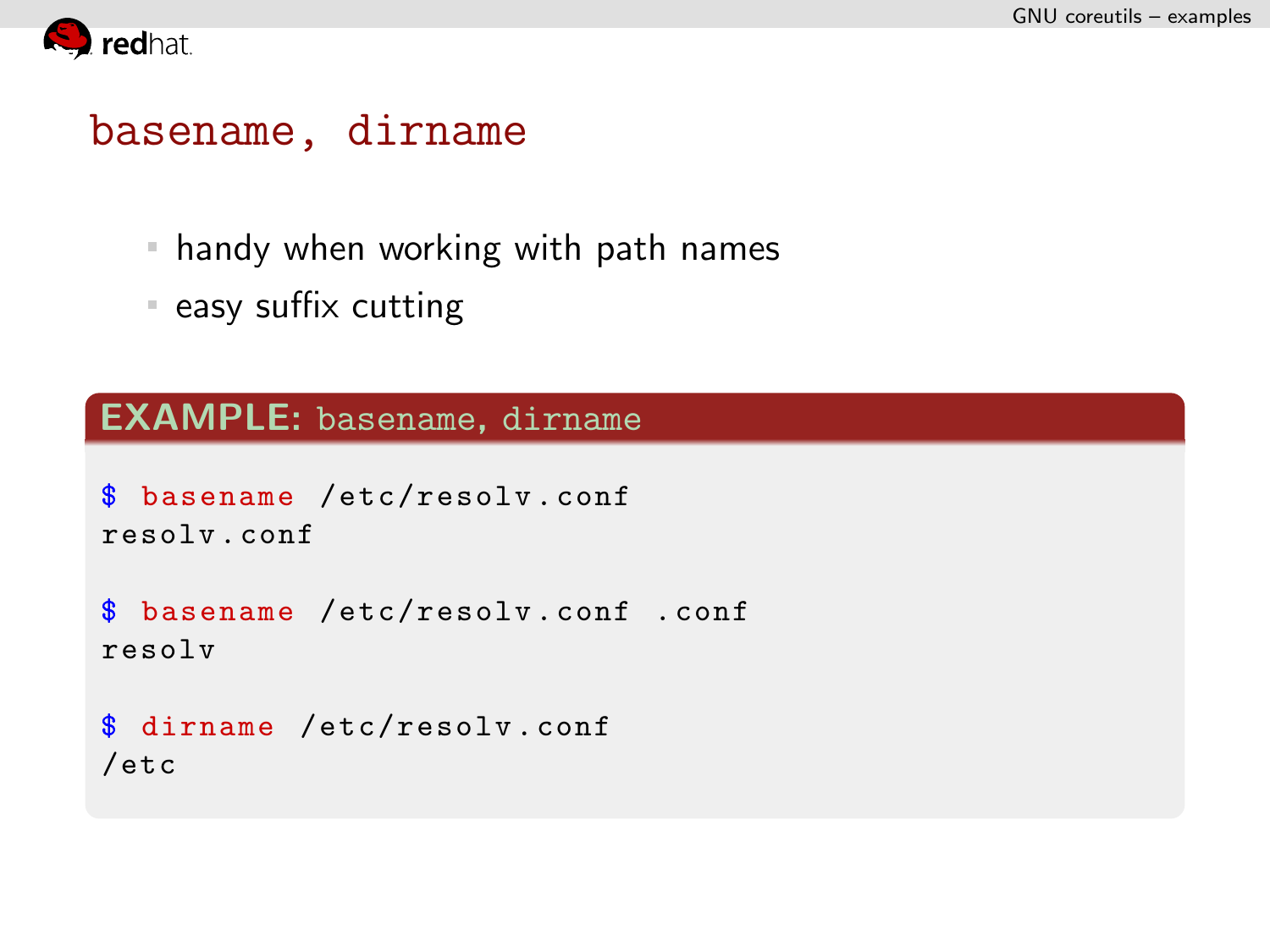

### readlink

displays value of a symbolic link

#### EXAMPLE: readlink

```
$ cd /usr/lib
$ stat -c%N libcrypt.so
'libcrypt.so' \rightarrow '../../lib/libcrypt.so.1'
$ readlink libcrypt . so
\ldots / \ldots /lib/libcrypt.so.1
```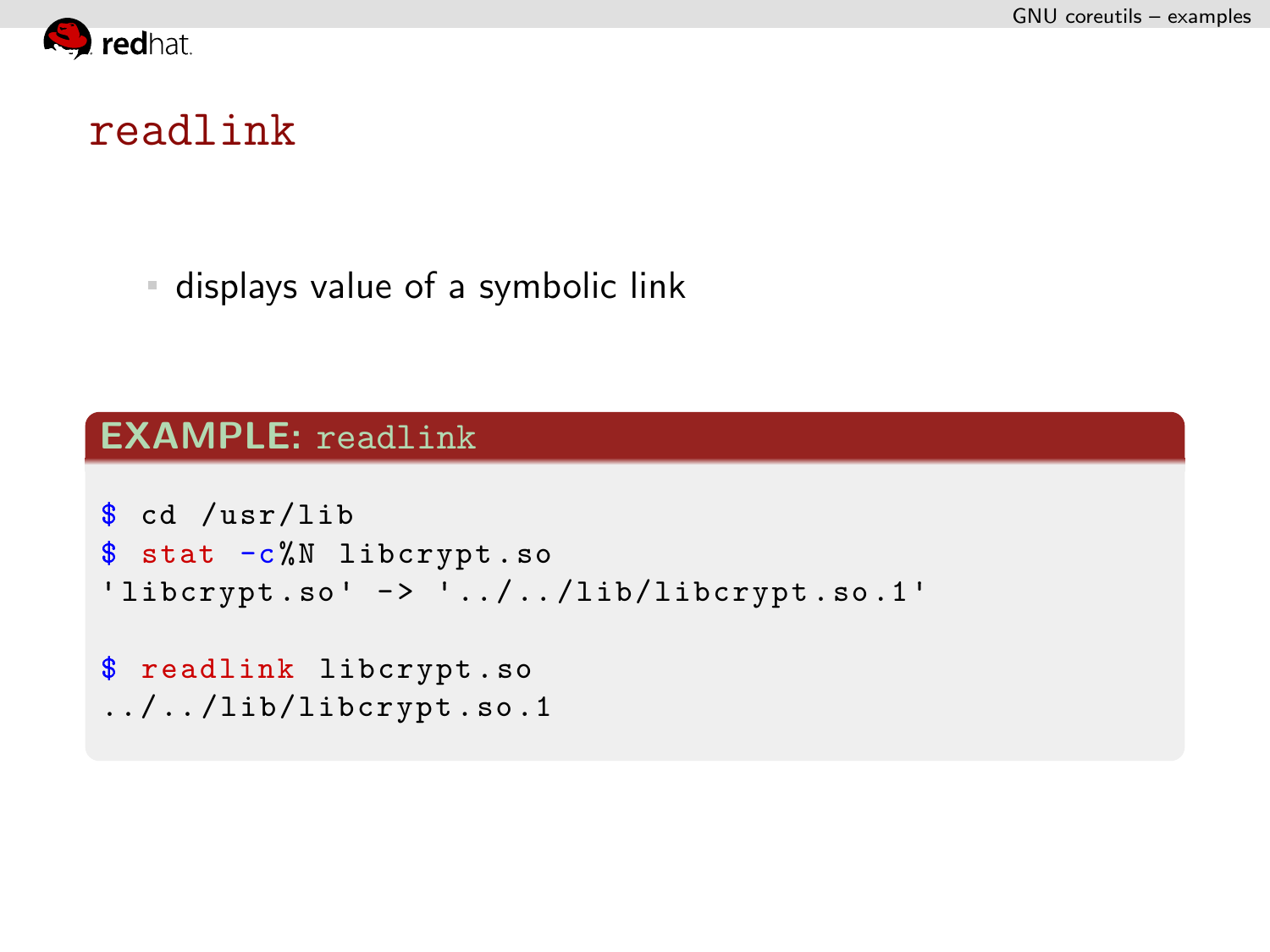

### readlink

How to obtain (canonicalized) absolute path of a file? (from e.g. ../../lib/libcrypt.so.1)

```
\text{readlink } -e \mid -f \mid -m (--canonicalize...)
```
#### EXAMPLE: readlink -f

```
$ readlink -f libcrypt . so
/lib/libcrypt-2 .10.1. so
```

```
$ readlink -f ./include
/usr/include
```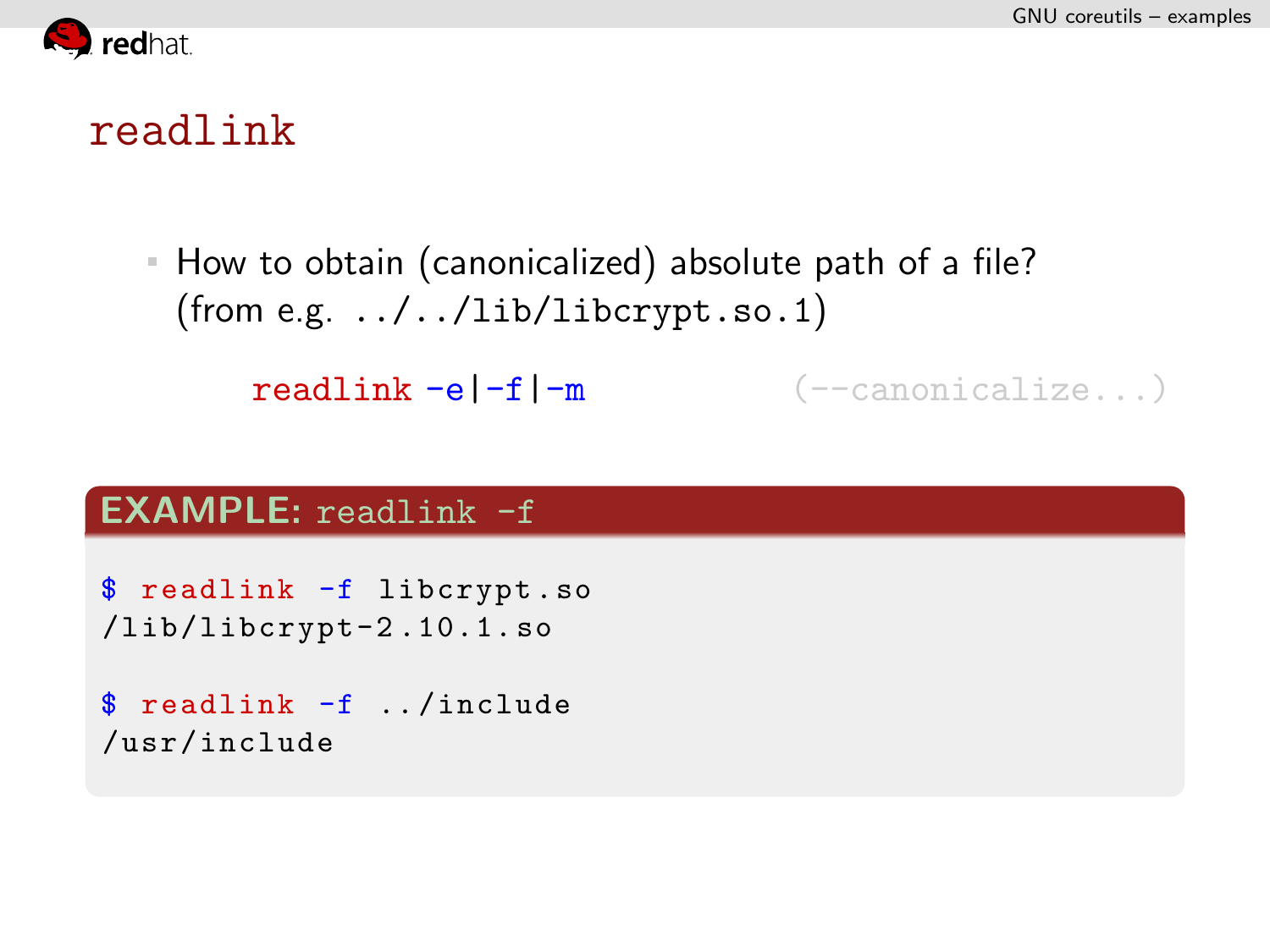GNU coreutils – examples



cp

- 
- cp -a (--archive)
- cp --preserve=xattr,...
- cp --no-preserve=mode,...
- cp --sparse=always
- cp --sparse=never
- 
- 
- cp --one-filesystem
- 
- cp -n (--no-clobber)
- yes | cp ...
	-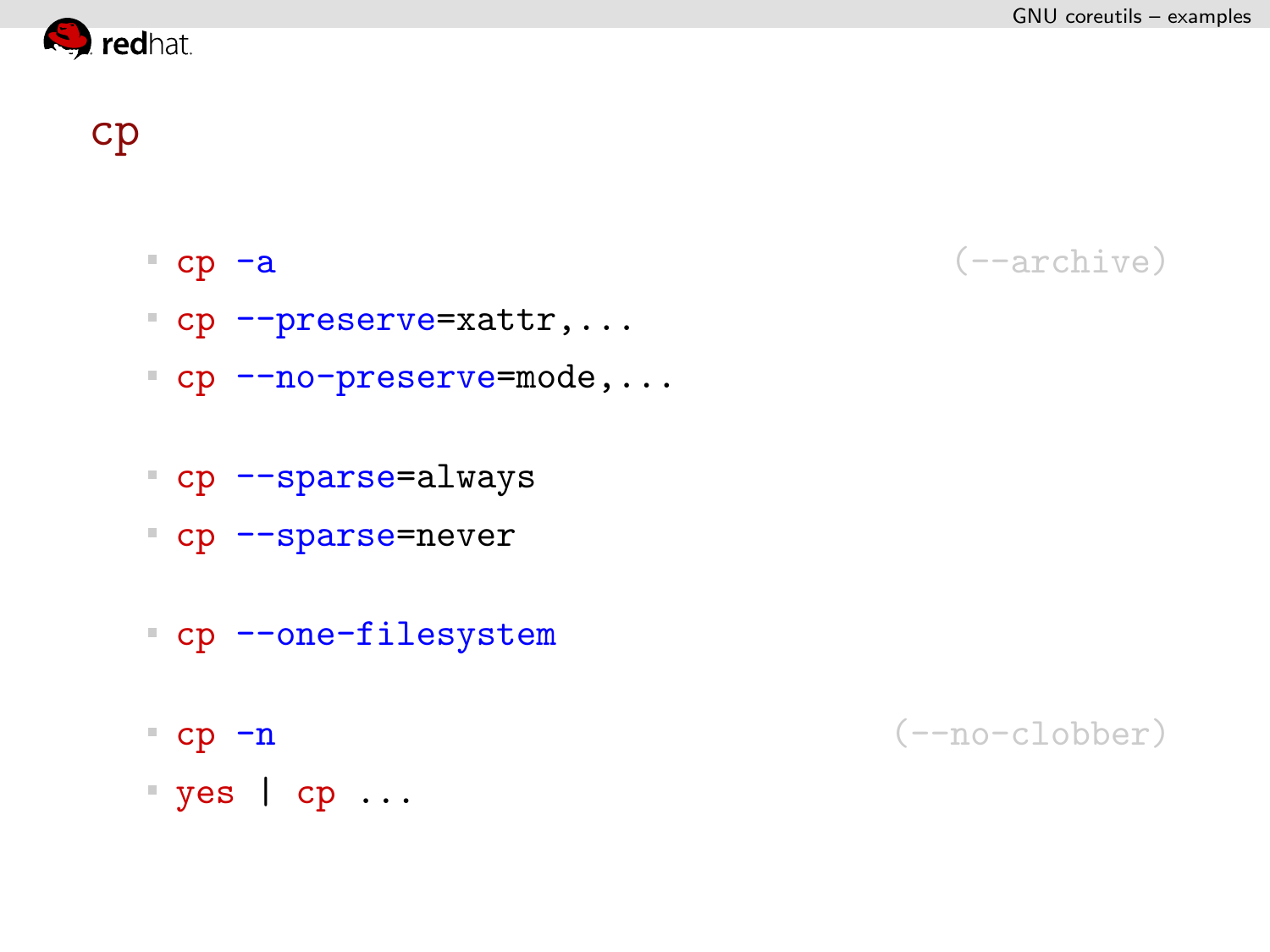

### mkdir, rmdir

- 
- rmdir -p (--parents)

#### EXAMPLE: mkdir

- \$ mkdir a
- \$ mkdir a/b
- \$ mkdir a/b/c

#### EXAMPLE: mkdir -p, rmdir -p

\$ mkdir -p a/b/c \$ rmdir -p a/b/c

mkdir -p (--parents)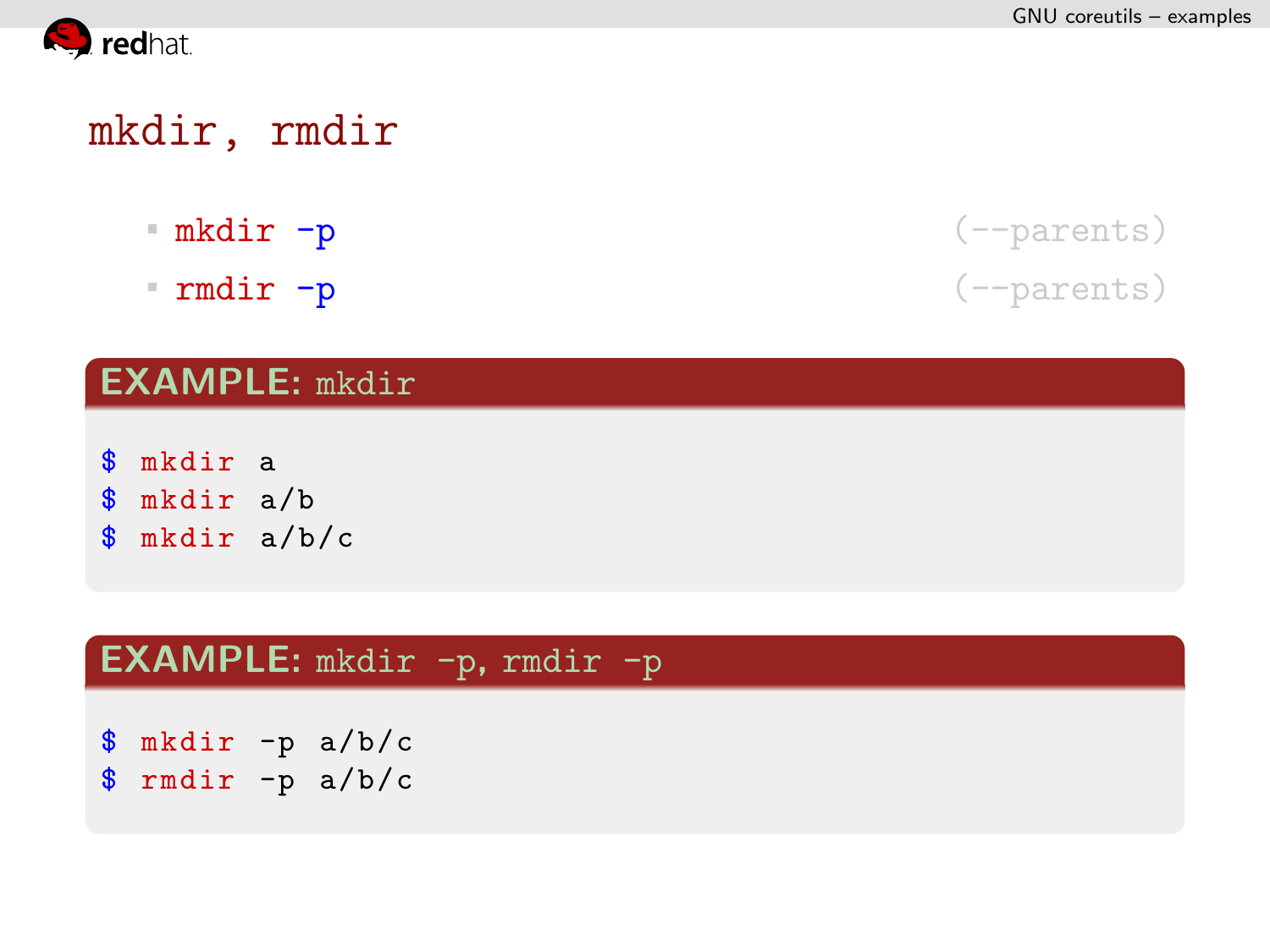

### install

- used to copy files and set attributes
- does not install RPM (neither DEB) packages!
- **install -d** (--directory)  $\blacksquare$  install  $\lnot Z$  (--context) (useful to boost performance of 'make install')

#### EXAMPLE: install -d

\$ install -m 0700 -o kdudka -g root -d /home/kdudka  $$$  stat --printf="%A %U %G %n\n" /home/kdudka drwx------ kdudka root /home/kdudka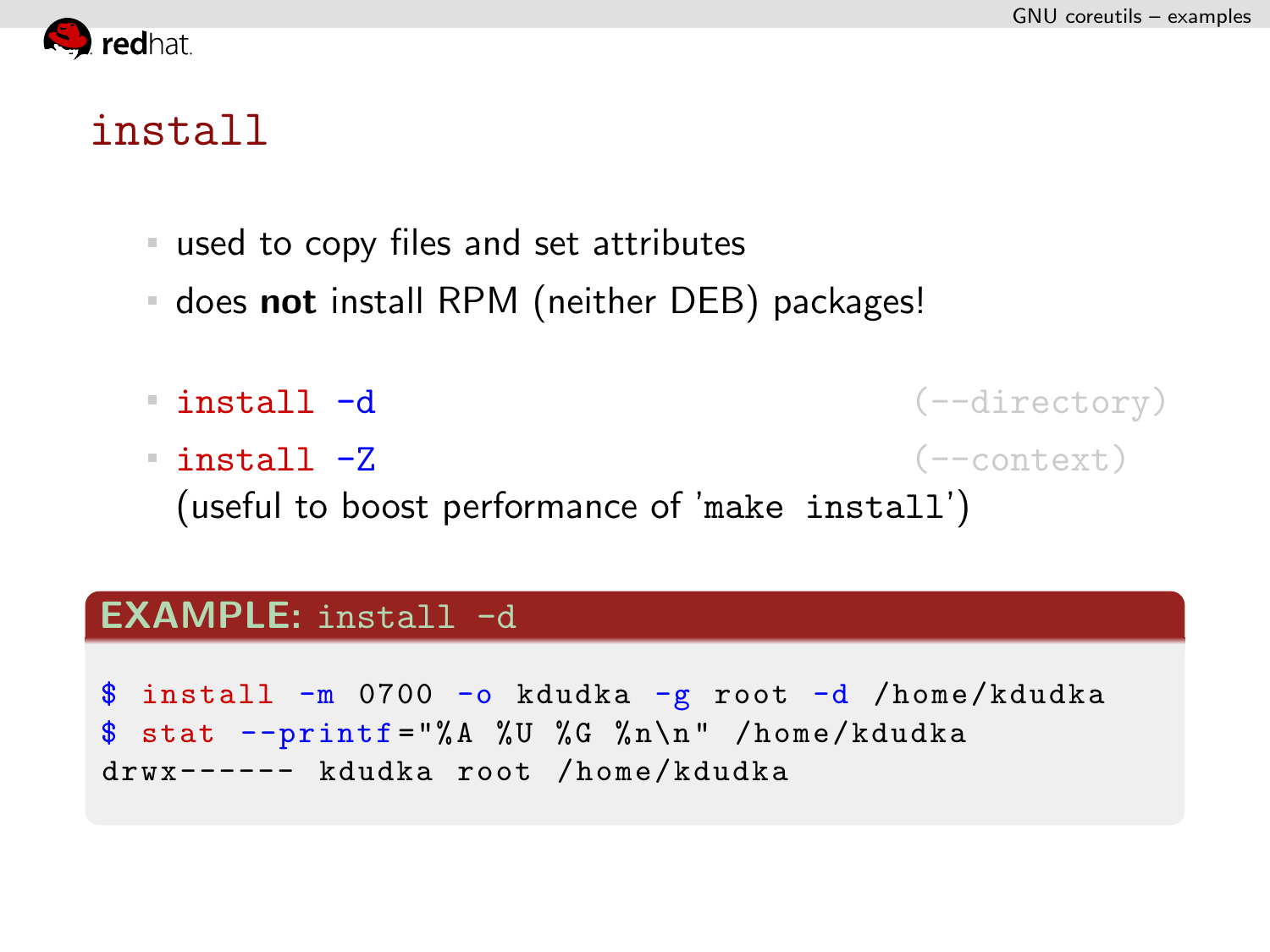

### dd

- does not use getopt module for options (an exception)
- dd conv=ucase (tr [:lower:] [:upper:])
- dd iflag=fullblock
- displays current I/O statistics on SIGUSR1

#### **EXAMPLE: dd and SIGUSR1**

```
\text{\$} dd if=/dev/zero of=./vm.img bs=1024 count=4194304 &
[1] 29422
```

```
$ /bin/kill -s SIGUSR1 $!
298309+0 records in
298309+0 records out
305468416 bytes (305 MB) copied, 5,41902 s, 56,4 MB/s
```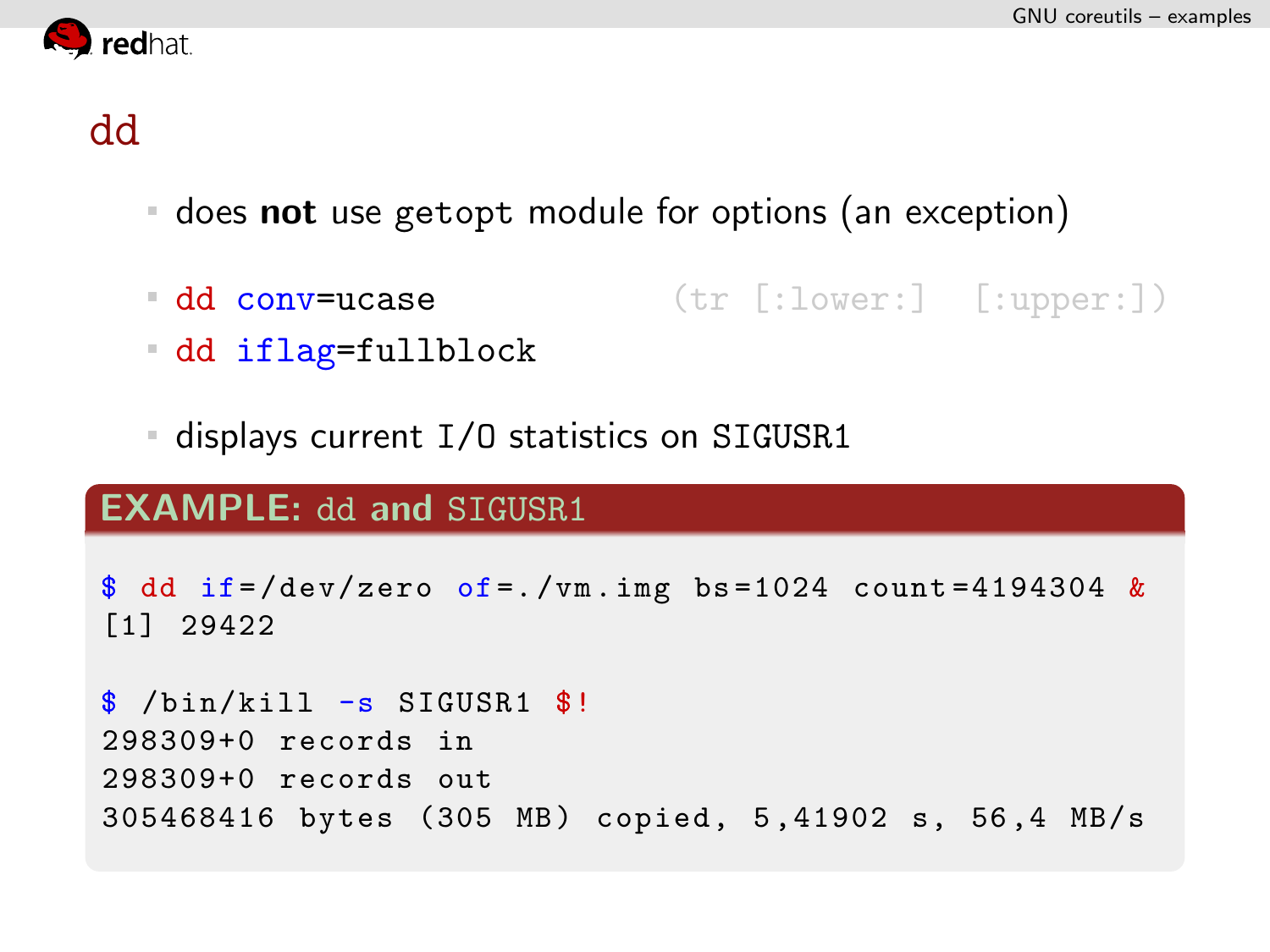

### split, truncate

#### EXAMPLE: split

```
\frac{1}{2} split --bytes=1G --numeric-suffixes --verbose \
         vm . img vm . img .
creating file 'vm . img .00 '
creating file 'vm . img .01 '
...
```
#### EXAMPLE: truncate

\$ truncate --reference = vm . img .00 vm . img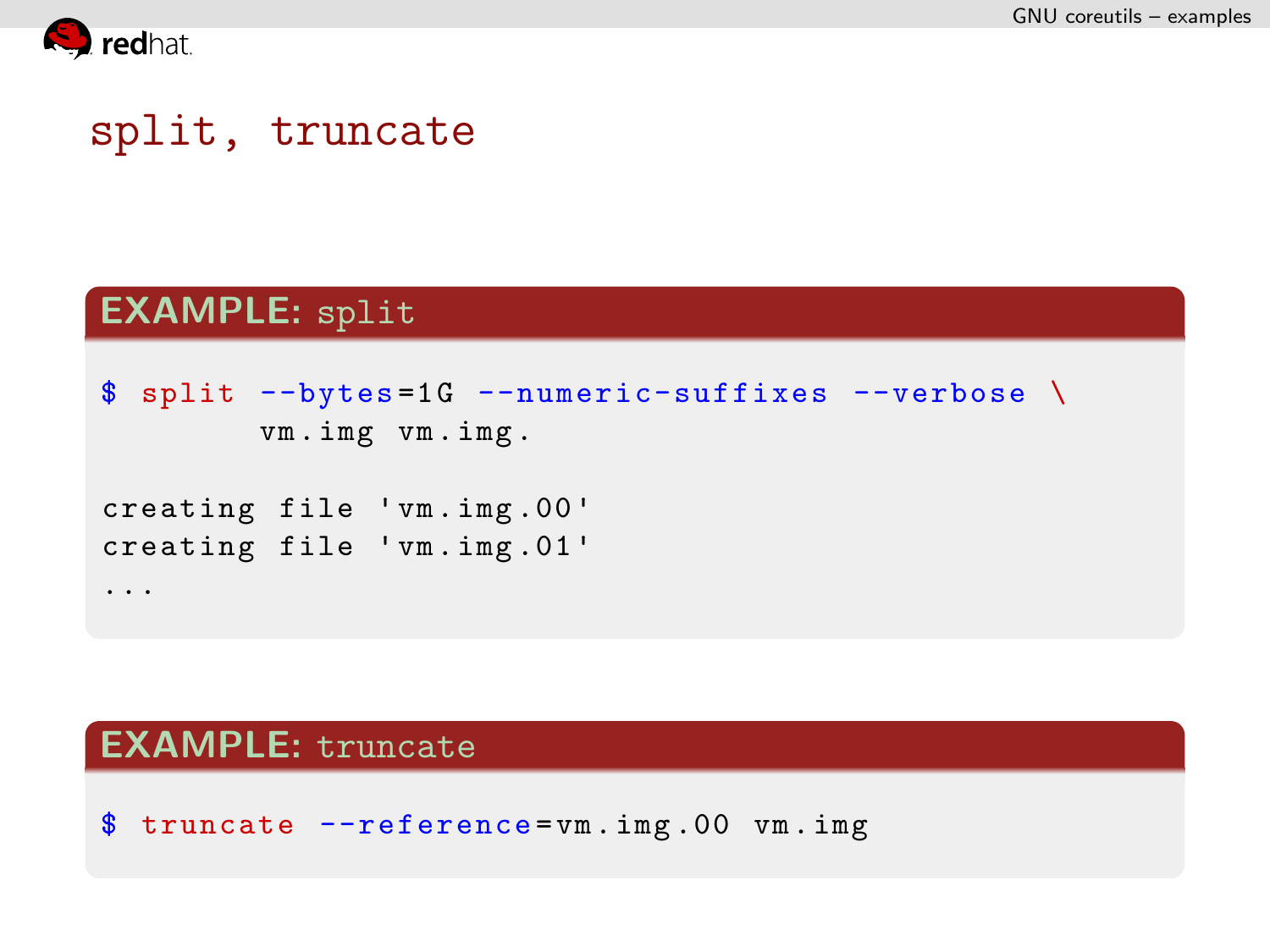

## Hanging on a dead NFS mount point

- alias ls='ls --color=auto'
- **Languila 1** and symlink colorizing
- eval 'dircolors | sed  $s/$ or= $[^{\frown};]$ \*:/or=0:/`
- df --local
- timeout
- $-$  timeout  $-$ -signal=...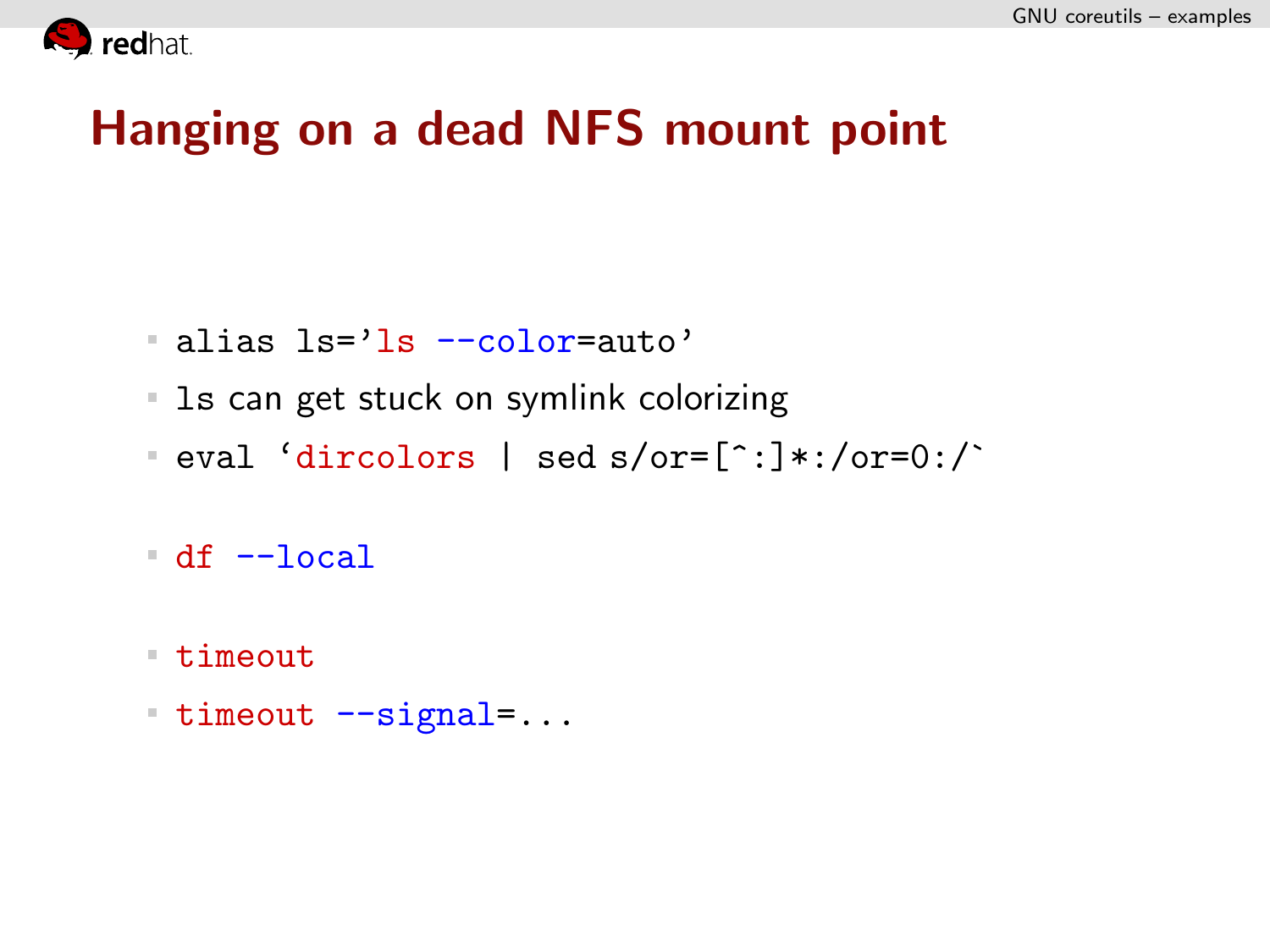

### sort

- sort
- $\overline{\ }$  sort  $\overline{-k}$ ey=...
- sort --unique (!= sort|uniq)
- nl
- sort --human-numeric-sort

### EXAMPLE: sort --human-numeric-sort

|      |         | $\text{\$}$ du -sh ls -A   sort -rh   head -n 5 |
|------|---------|-------------------------------------------------|
| 23G  | vm      |                                                 |
| 3.9G | git     |                                                 |
| 3.1G | svn     |                                                 |
| 867M | .ccache |                                                 |
| 865M | CVS     |                                                 |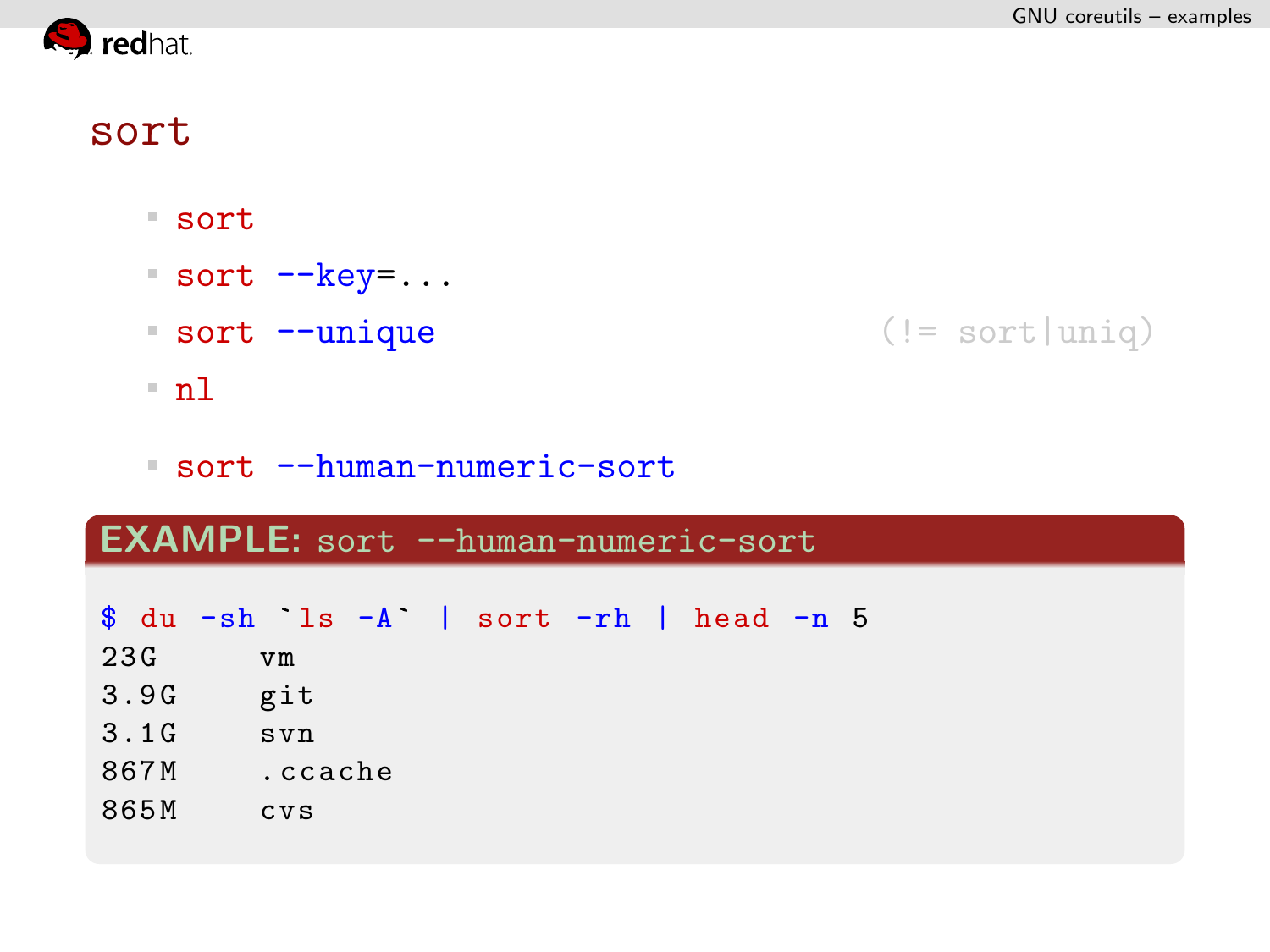

### cut, fold

 $$$  dmesg | tail  $-n$  1  $[2116891.624879]$  <0>Kernel panic - not syncing: Fatal excep

#### EXAMPLE: cut

 $\frac{1}{2}$  dmesg | tail -n 1 | cut -c -50 [2116891.624879] <0>Kernel panic - not syncing: Fa

#### EXAMPLE: fold

 $\frac{1}{2}$  dmesg | tail -n 1 | fold --spaces --width 50 [2116891.624879] <0>Kernel panic - not syncing: Fatal exception: panic\_on\_oops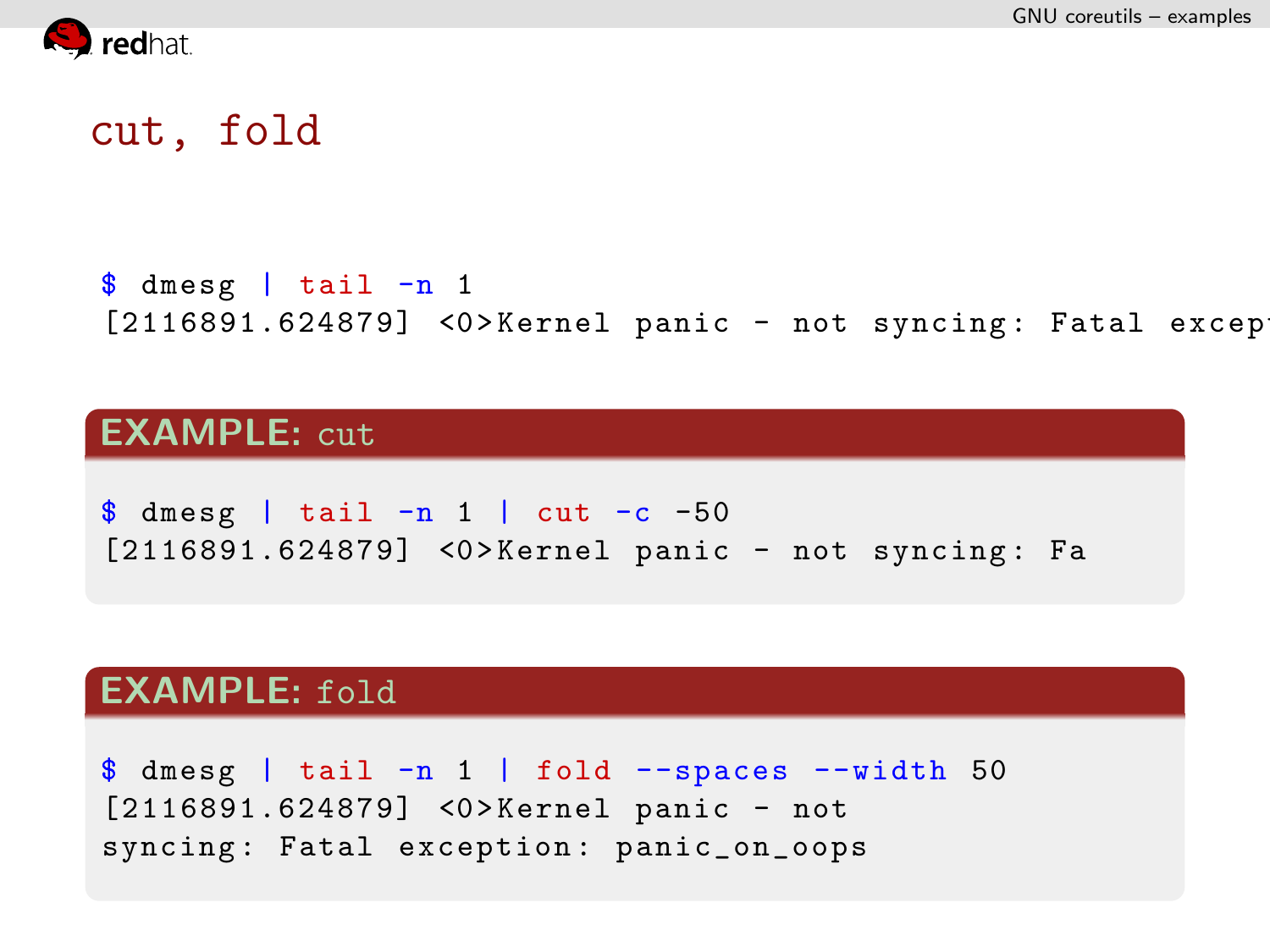

### cut, tr

```
\text{\$ cut --delimiter= '# ' --fields=1 /etc/fstab } \setminus| tr --squeeze-repeats [: space :] \
          | cut --delimiter=' ' --fields = 2
```

```
/
/home
swap
/dev/shm
/dev/pts
/sys
/proc
/mnt/mirror
```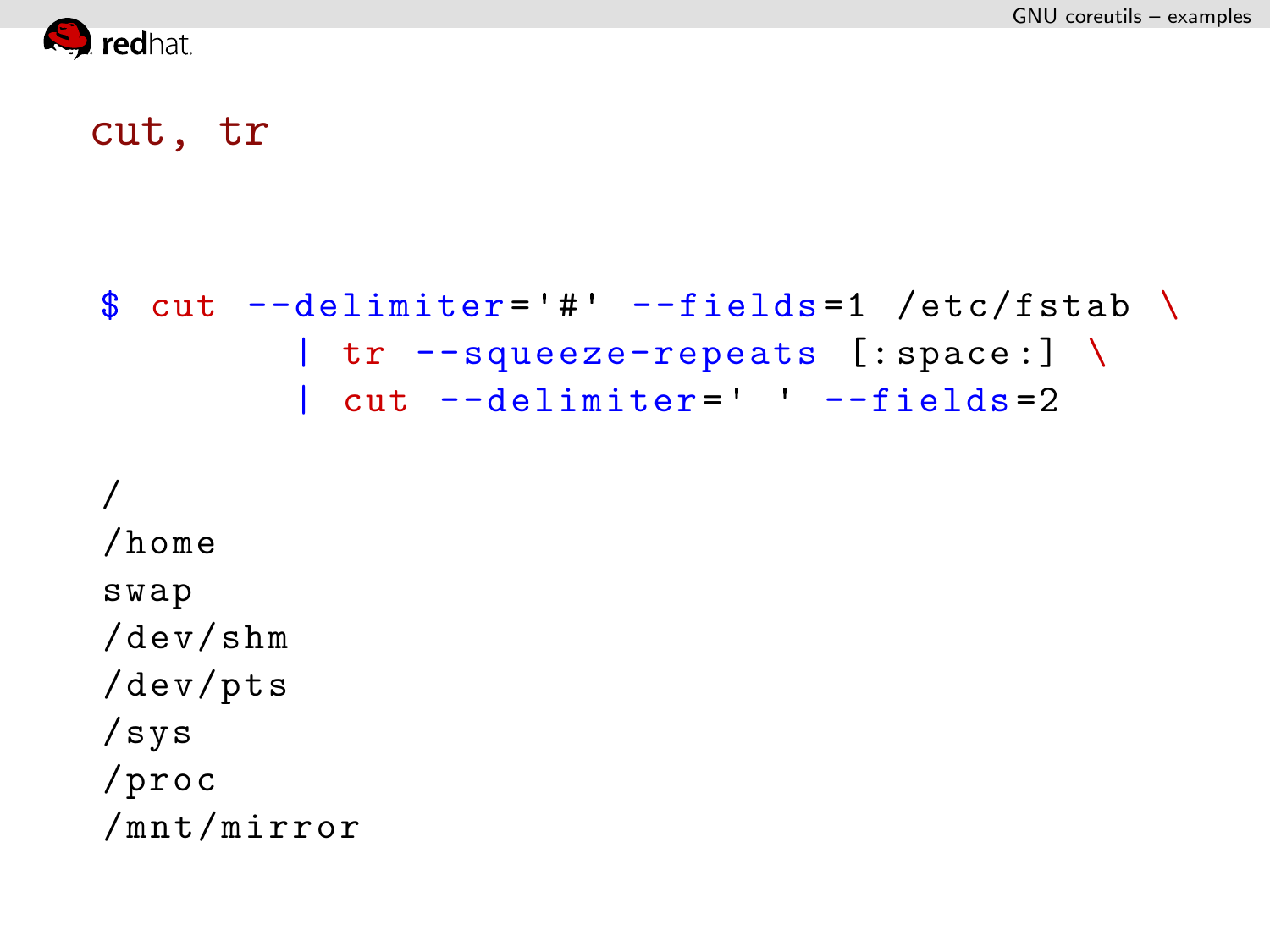

### printf, od, seq, tee, tail -f

- printf shell equivalent of  $print(3)$
- od (Octal Dump)
- $\bullet$  od  $-x$
- seq
- seq --equal-width 1000 | xargs touch
- tee
- tee --append
- 

tail -f (not tailf)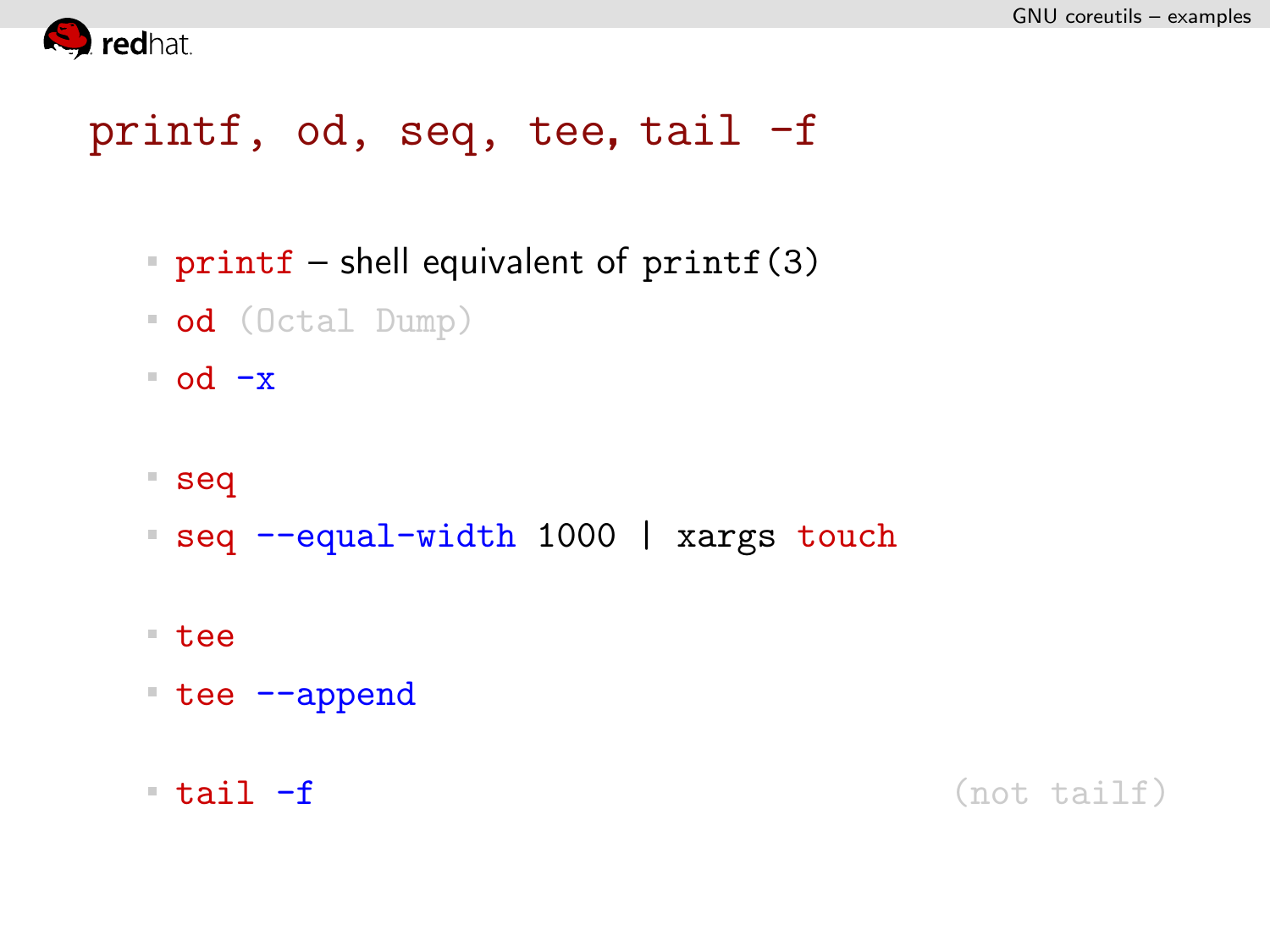

### wc, expand, unexpand, tac

- wc (Word Count)
- wc --lines
- wc --words
- wc --chars
- **expand** --tabs=...
- **unexpand** --tabs=...
- $\overline{\phantom{a}}$  tac prints lines in reverse order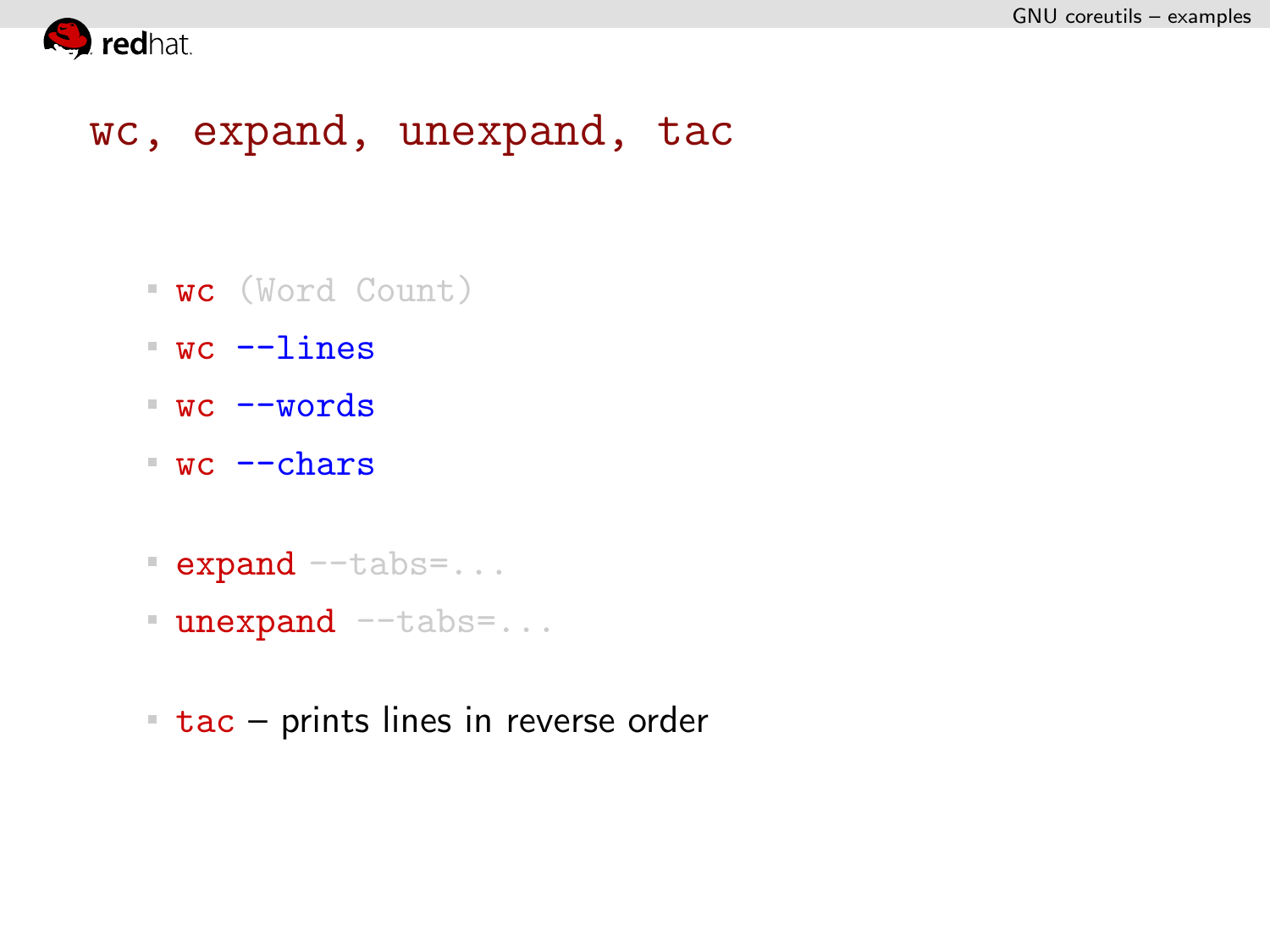

### md5sum, sha\*sum, base64

- md5sum
- md5sum --check
- sha1sum --check
- sha224sum --check
- sha256sum --check
- $\blacksquare$ sha384sum  $--$ check
- sha512sum --check
- base64
- base64 --decode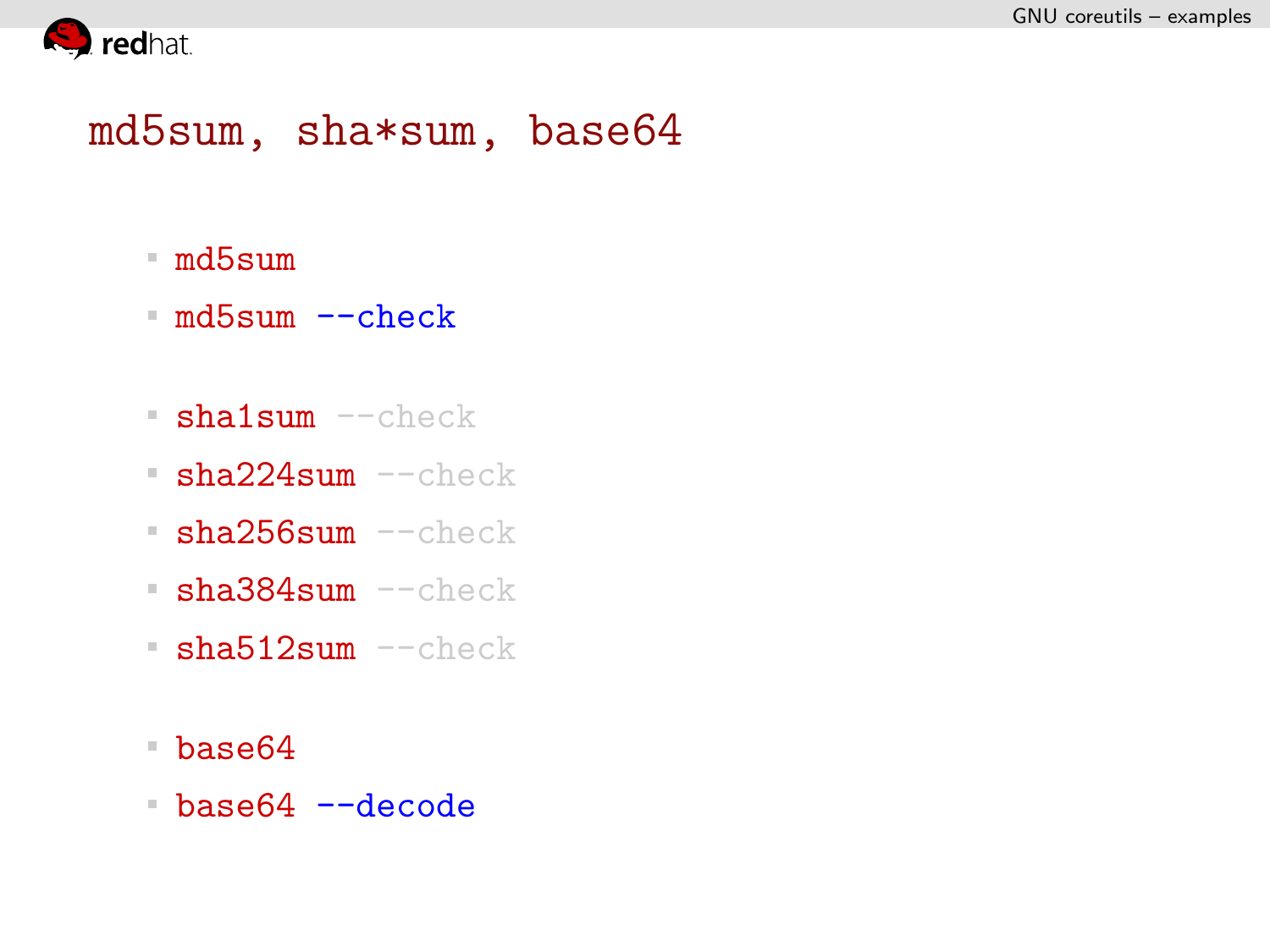

### id, who, uptime, uname

#### id

- id --group
- id --context
- who
- 

who am i (who mum likes)

#### uptime

uname – only wrapper around uname (2)